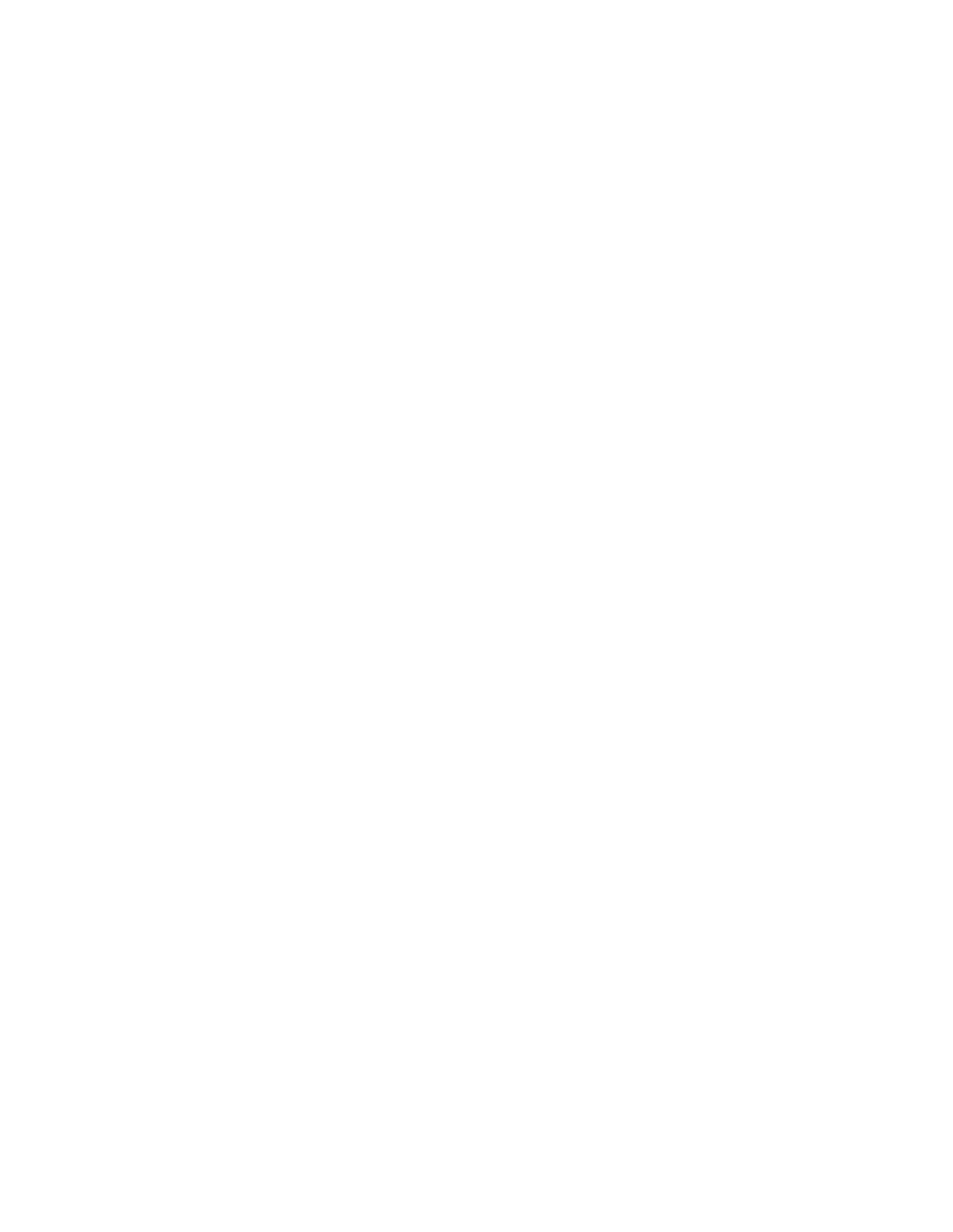### **Contents**

#### **Financial Statements**

| Independent Auditor's Report on Internal Control over<br><b>Financial Reporting and on Compliance and Other Matters</b><br>Based on an Audit of the Financial Statements Performed in |  |
|---------------------------------------------------------------------------------------------------------------------------------------------------------------------------------------|--|
|                                                                                                                                                                                       |  |
|                                                                                                                                                                                       |  |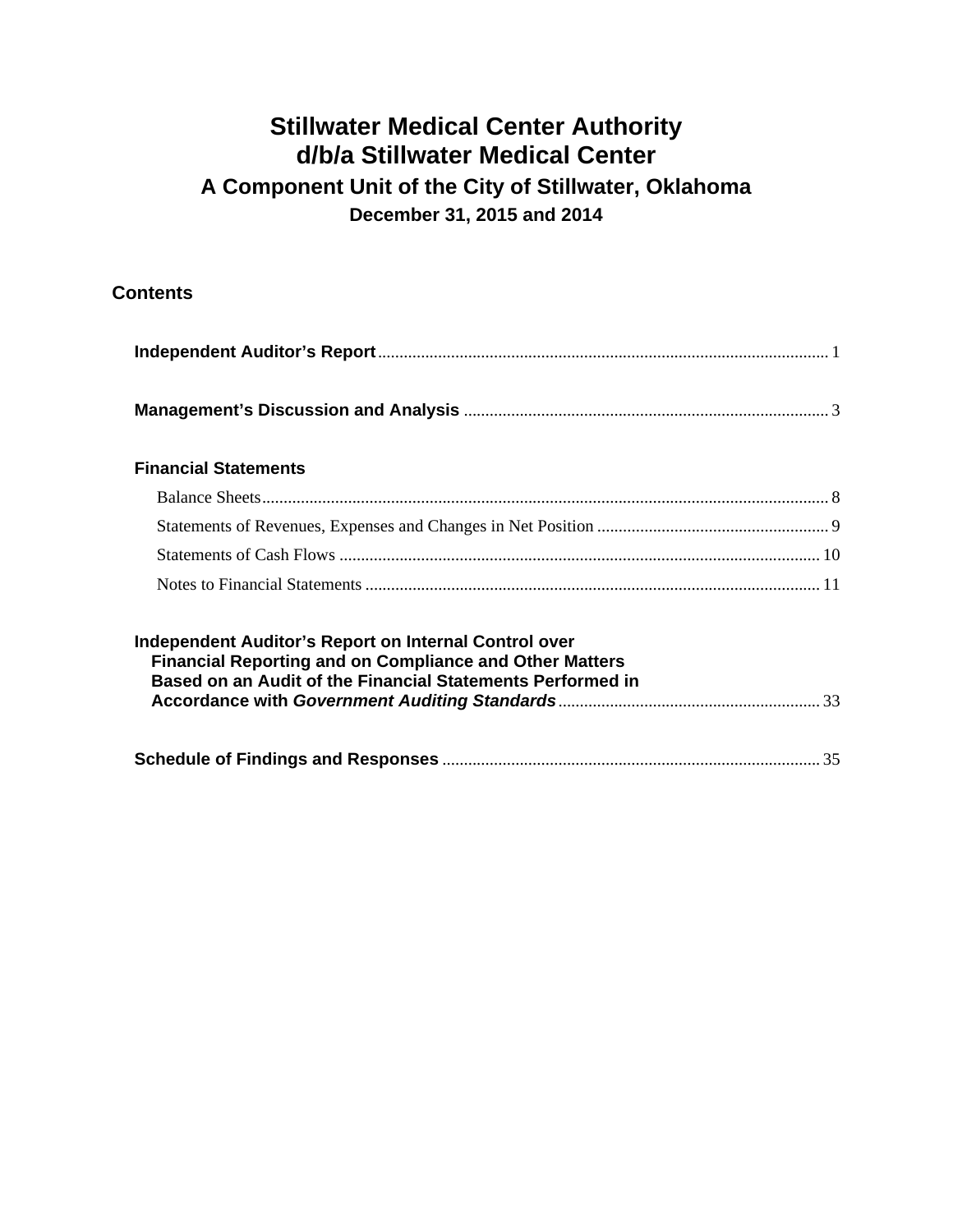

### **Independent Auditor's Report**

Board of Trustees Stillwater Medical Center Authority d/b/a Stillwater Medical Center Stillwater, Oklahoma

#### **Report on the Financial Statements**

We have audited the accompanying balance sheets of Stillwater Medical Center Authority d/b/a Stillwater Medical Center (the Authority), a component unit of the City of Stillwater, Oklahoma, as of December 31, 2015 and 2014, and the related statements of revenues, expenses and changes in net position and cash flows for the years then ended, and the related notes to the basic financial statements.

#### *Management's Responsibility for the Financial Statements*

Management is responsible for the preparation and fair presentation of these financial statements in accordance with accounting principles generally accepted in the United States of America; this includes the design, implementation and maintenance of internal control relevant to the preparation and fair presentation of financial statements that are free from material misstatement, whether due to fraud or error.

#### *Auditor's Responsibility*

Our responsibility is to express an opinion on these financial statements based on our audits. We conducted our audits in accordance with auditing standards generally accepted in the United States of America and the standards applicable to financial audits contained in *Government Auditing Standards*, issued by the Comptroller General of the United States. Those standards require that we plan and perform the audit to obtain reasonable assurance about whether the financial statements are free from material misstatement.

An audit involves performing procedures to obtain audit evidence about the amounts and disclosures in the financial statements. The procedures selected depend on the auditor's judgment, including the assessment of the risks of material misstatement of the financial statements, whether due to fraud or error. In making those risk assessments, the auditor considers internal control relevant to the entity's preparation and fair presentation of the financial statements in order to design audit procedures that are appropriate in the circumstances, but not for the purpose of expressing an opinion on the effectiveness of the entity's internal control. Accordingly, we express no such opinion. An audit also includes evaluating the appropriateness of accounting policies used and the reasonableness of significant accounting estimates made by management, as well as evaluating the overall presentation of the financial statements.

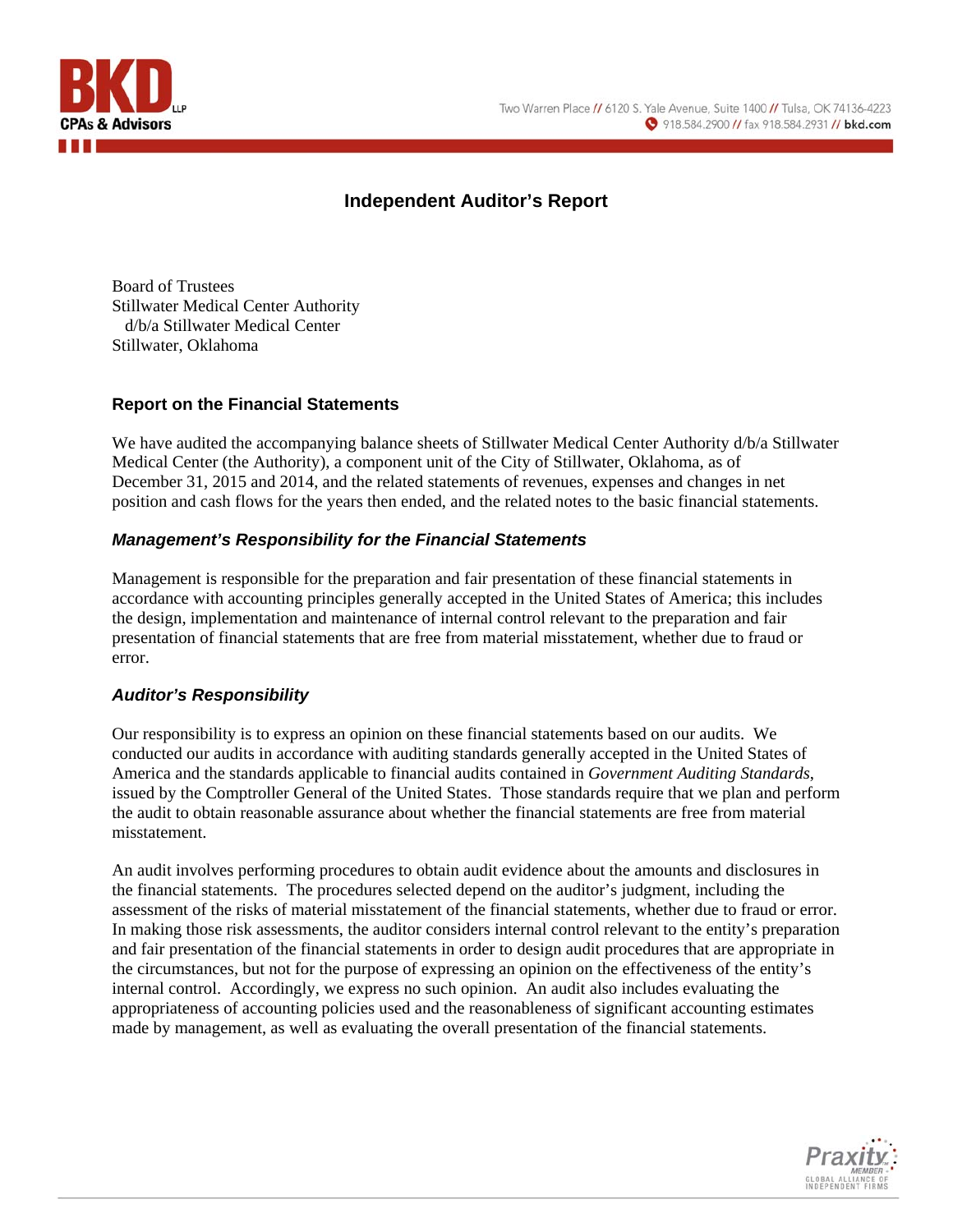Board of Trustees Stillwater Medical Center Authority d/b/a Stillwater Medical Center Page 2

We believe that the audit evidence we have obtained is sufficient and appropriate to provide a basis for our audit opinion.

#### *Opinion*

In our opinion, the financial statements referred to above present fairly, in all material respects, the financial position of Stillwater Medical Center Authority d/b/a Stillwater Medical Center as of December 31, 2015 and 2014, and the changes in its financial position and its cash flows for the years then ended in accordance with accounting principles generally accepted in the United States of America.

#### *Required Supplementary Information*

Accounting principles generally accepted in the United States of America require that the management's discussion and analysis be presented to supplement the basic financial statements. Such information, although not part of the basic financial statements, is required by the Governmental Accounting Standards Board, who considers it to be an essential part of financial reporting for placing the basic financial statements in an appropriate operational, economic or historical context. We have applied certain limited procedures to the required supplementary information in accordance with auditing standards generally accepted in the United States of America, which consisted of inquiries of management about the methods of preparing the information and comparing the information for consistency with management's responses to our inquiries, the basic financial statements and other knowledge we obtained during our audit of the basic financial statements. We do not express an opinion or provide any assurance on the information because the limited procedures do not provide us with sufficient evidence to express an opinion or provide any assurance.

#### **Other Reporting Required by** *Government Auditing Standards*

In accordance with *Government Auditing Standards*, we have also issued our report dated May 26, 2016, on our consideration of the Authority's internal control over financial reporting and our tests of its compliance with certain provisions of laws, regulations, contracts and grant agreements and other matters. The purpose of that report is to describe the scope of our testing of internal control over financial reporting and compliance and the results of that testing, and not to provide an opinion on the internal control over financial reporting or on compliance. That report is an integral part of an audit performed in accordance with *Government Auditing Standards* in considering the Authority's internal control over financial reporting and compliance.

BKDUP

Tulsa, Oklahoma May 26, 2016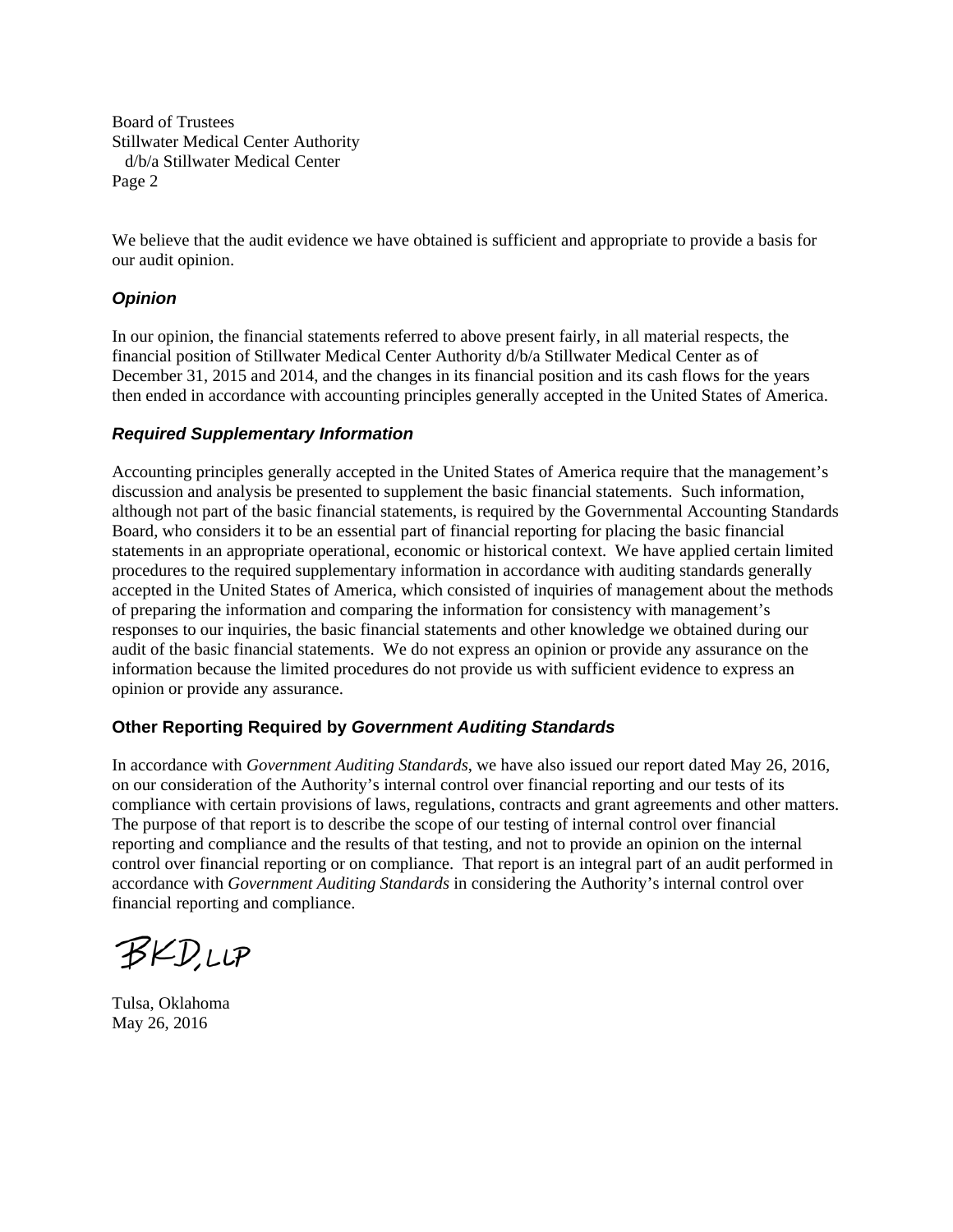# **Stillwater Medical Center Authority d/b/a Stillwater Medical Center A Component Unit of the City of Stillwater, Oklahoma Management's Discussion and Analysis Years Ended December 31, 2015 and 2014**

#### *Introduction*

This management's discussion and analysis of the financial performance of Stillwater Medical Center Authority d/b/a Stillwater Medical Center (the Authority) provides an overview of the Authority's financial activities for the years ended December 31, 2015 and 2014. It should be read in conjunction with the accompanying financial statements of the Authority.

#### *Financial Highlights*

- Cash and cash equivalents increased in 2015 by \$13,908,158 (68.2%) and increased in 2014 by \$7,567,059 (58.9%).
- The Authority's net position increased in 2015 and 2014 by  $$18,403,677$  (14.8%) and  $$16,014,051$ (14.8%), respectively.
- The Authority reported operating income in 2015 and 2014 of \$19,015,227 and \$14,133,632, respectively. The operating income in 2015 increased by \$4,881,595 (34.5%) over the operating income reported in 2014. The operating income in 2014 increased by \$7,153,946 (102.5%) from the operating income reported in 2013.
- Net nonoperating revenues (expenses) decreased by \$2,705,969 (143.9%) in 2015 compared to 2014 and decreased by \$1,807,794 (49.0%) in 2014 compared to 2013.

### *Using This Annual Report*

The Authority's financial statements consist of three statements—a balance sheet; a statement of revenues, expenses and changes in net position; and a statement of cash flows. These statements provide information about the activities of the Authority, including resources held by the Authority but restricted for specific purposes by creditors, contributors, grantors or enabling legislation. The Authority is accounted for as a business-type activity and presents its financial statements using the economic resources measurement focus and the accrual basis of accounting.

#### *The Balance Sheet and Statement of Revenues, Expenses and Changes in Net Position*

One of the most important questions asked about any organization's finances is, "Is the organization as a whole better or worse off as a result of the year's activities?" The balance sheet and the statement of revenues, expenses and changes in net position report information about the Authority's resources and its activities in a way that helps answer this question. These statements include all restricted and unrestricted assets and all liabilities using the accrual basis of accounting. Using the accrual basis of accounting means that all of the current year's revenues and expenses are taken into account regardless of when cash is received or paid.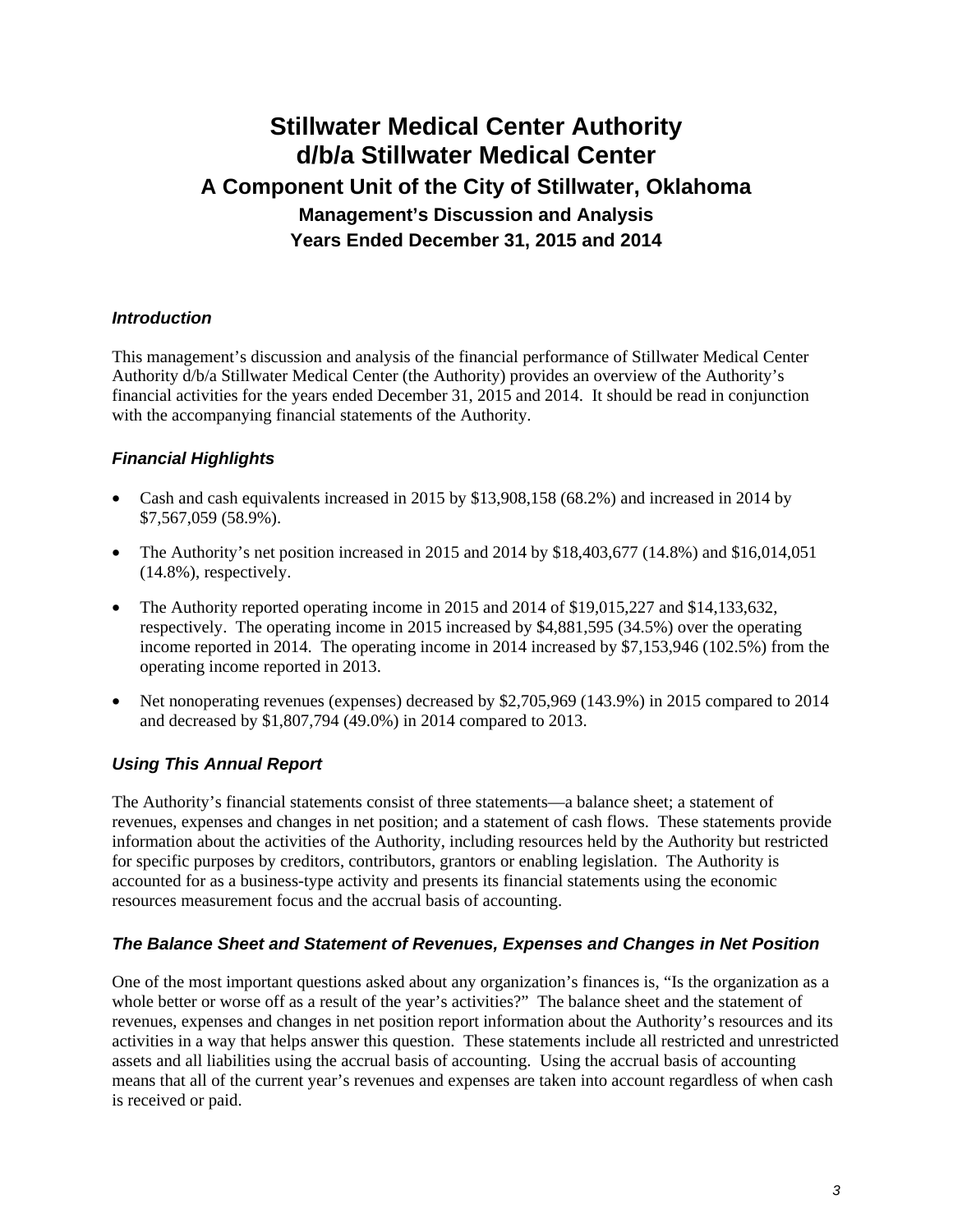These two statements report the Authority's net position and changes in them. The Authority's total net position—the difference between assets and liabilities—is one measure of the Authority's financial health or financial position. Over time, increases or decreases in the Authority's net position are an indicator of whether its financial health is improving or deteriorating. Other nonfinancial factors, such as changes in the Authority's patient base, changes in legislation and regulations, measures of the quantity and quality of services provided to its patients and local economic factors, should also be considered to assess the overall financial health of the Authority.

#### *The Statement of Cash Flows*

The statement of cash flows reports cash receipts, cash payments and net changes in cash and cash equivalents resulting from four defined types of activities. It provides answers to such questions as where did cash come from, what was cash used for and what was the change in cash and cash equivalents during the reporting period.

#### *The Authority's Net Position*

The Authority's net position is the difference between its assets and liabilities reported in the balance sheet. The Authority's net position increased by \$18,403,677 (14.8%) in 2015 over 2014 and increased by \$16,014,051 (14.8%) in 2014 over 2013 as shown in Table 1.

#### *Table 1: Assets, Liabilities and Net Position*

|                                            | 2015             | 2014             | 2013              |
|--------------------------------------------|------------------|------------------|-------------------|
| <b>Assets</b>                              |                  |                  |                   |
| Cash and cash equivalents                  | 34,315,520<br>\$ | \$<br>20,407,362 | 12,840,303<br>\$  |
| Patient accounts receivable, net           | 16,930,847       | 18,007,198       | 16,674,453        |
| Investments                                | 42,714,221       | 46,136,650       | 39,870,906        |
| Other current assets                       | 5,034,990        | 4,673,622        | 3,876,660         |
| Capital assets, net                        | 62,598,074       | 55,908,689       | 51,850,448        |
| Other noncurrent assets                    | 8,596,235        | 8,478,787        | 9,056,333         |
| Total assets                               | 170,189,887      | \$153,612,308    | \$134,169,103     |
| <b>Liabilities</b>                         |                  |                  |                   |
| Long-term debt (including current portion) | \$<br>14,070,486 | \$<br>16,218,411 | \$.<br>13,842,133 |
| Other current liabilities                  | 13,246,057       | 12,924,230       | 11,871,354        |
| <b>Total liabilities</b>                   | 27,316,543       | 29,142,641       | 25,713,487        |
| <b>Net Position</b>                        |                  |                  |                   |
| Net investment in capital assets           | 48,452,215       | 38,655,032       | 37,185,672        |
| Restricted – expendable                    | 1,853,382        | 1,761,667        | 2,602,974         |
| Unrestricted                               | 92,567,747       | 84,052,968       | 68,666,970        |
| Total net position                         | 142,873,344      | 124,469,667      | 108,455,616       |
| Total liabilities and net position         | 170,189,887      | \$153,612,308    | \$134,169,103     |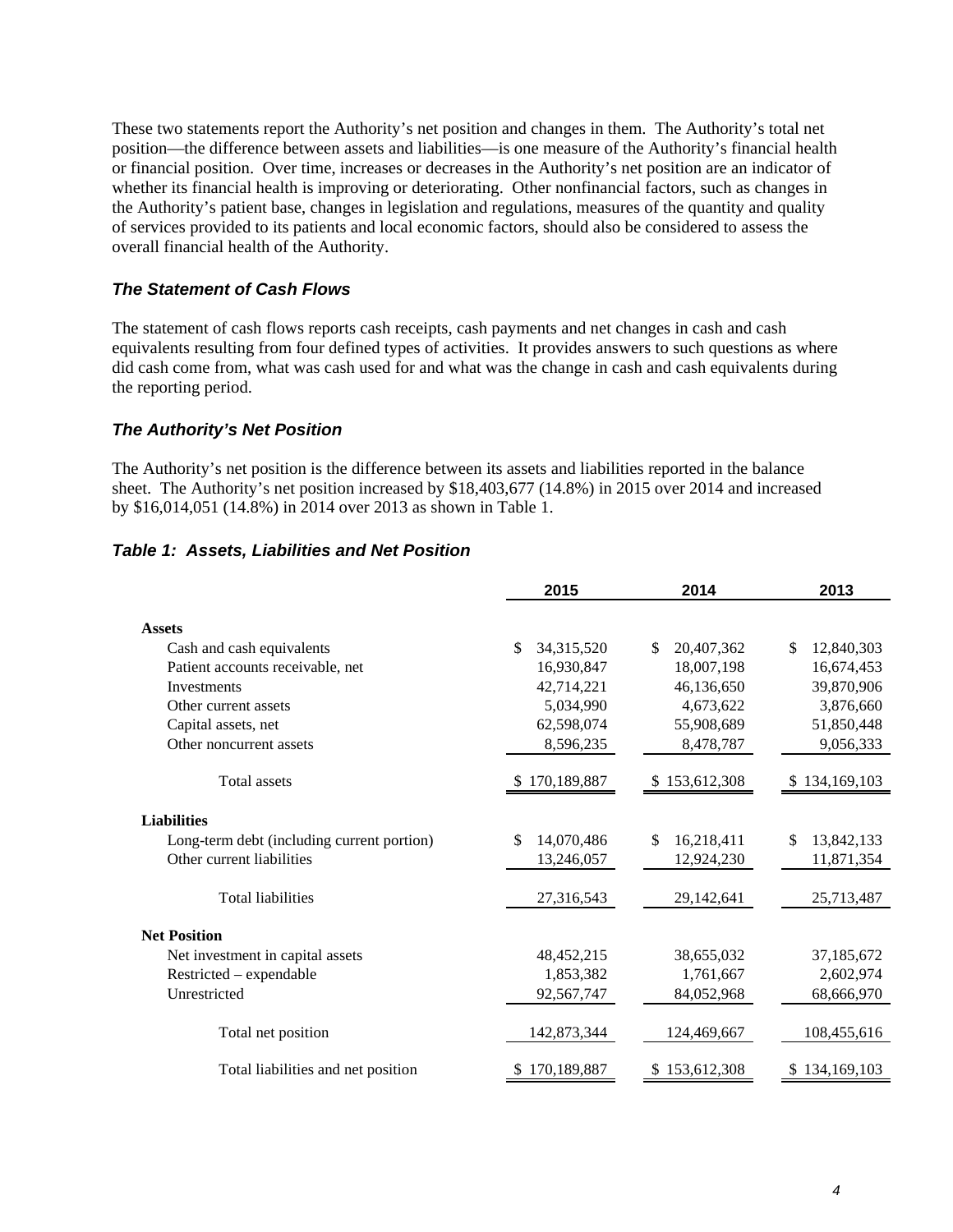A significant change in the Authority's assets in 2015 is the increase in cash and cash equivalents of \$13,908,158 (68.2%), the results of which are described in the Authority's cash flows disclosure on page 10. Investments decreased \$3,422,429 (7.4%) as a result of lower performance in investment markets as well as the Authority's transfer of certain investments to cash equivalents. Capital assets increased \$6,689,385 (12.0%) primarily due to ongoing construction projects and the purchase of equipment.

A significant change in the Authority's assets in 2014 is the increase in cash and cash equivalents of \$7,567,059 (58.9%), the results of which are described in the Authority's cash flows disclosure on page 10. Investments increased \$6,265,744 (15.7%) as a result of using excess cash from operations, investment income and the change due to refinancing the 2003 and 2005 Bonds. Capital assets increased \$4,058,241 (7.8%) primarily due to the purchase of a building.

#### *Operating Results and Changes in the Authority's Net Position*

In 2015, the Authority's net position increased by \$18,403,677 as shown in Table 2. This increase is made up of several different components and represents an increase of \$2,389,626 (14.9%) compared with the increase in net position for 2014 of \$16,014,051. The Authority's change in net position increased from \$10,691,283 in 2013 to \$16,014,051 in 2014, an increase of \$5,322,768 (49.8%).

|                                              | 2015          | 2014          | 2013             |
|----------------------------------------------|---------------|---------------|------------------|
| <b>Operating Revenues</b>                    |               |               |                  |
| Net patient service revenue                  | \$150,085,978 | \$137,164,637 | \$116,878,343    |
| Gain on investment in joint ventures         | 1,192,750     | 1,179,827     | 1,274,807        |
| Other operating revenues                     | 3,602,706     | 4,717,442     | 4,266,582        |
| Total operating revenues                     | 154,881,434   | 143,061,906   | 122,419,732      |
| <b>Operating Expenses</b>                    |               |               |                  |
| Salaries, wages and employee benefits        | 72,290,999    | 66,984,023    | 62,682,946       |
| Purchased services and professional fees     | 16,132,807    | 16,994,765    | 12,722,600       |
| Supplies and other expenses                  | 38,831,425    | 36,586,723    | 32,310,134       |
| Depreciation and amortization                | 8,610,976     | 8,362,763     | 7,724,366        |
| Total operating expenses                     | 135,866,207   | 128,928,274   | 115,440,046      |
| <b>Operating Income</b>                      | 19,015,227    | 14,133,632    | 6,979,686        |
| <b>Nonoperating Revenues (Expenses)</b>      |               |               |                  |
| Noncapital grants and gifts                  | 136,800       | 4,542         | 44,485           |
| Gain (loss) on investments in joint ventures | (108,002)     | 7,653         | 55,392           |
| Investment income (loss)                     | (682, 142)    | 2,609,543     | 4,457,874        |
| Interest expense and financing costs         | (172, 206)    | (741, 319)    | (869, 538)       |
| Total nonoperating revenues                  |               |               |                  |
| (expenses)                                   | (825, 550)    | 1,880,419     | 3,688,213        |
| <b>Capital Gifts</b>                         | 214,000       |               | 23,384           |
| <b>Increase in Net Position</b>              | 18,403,677    | 16,014,051    | 10,691,283<br>\$ |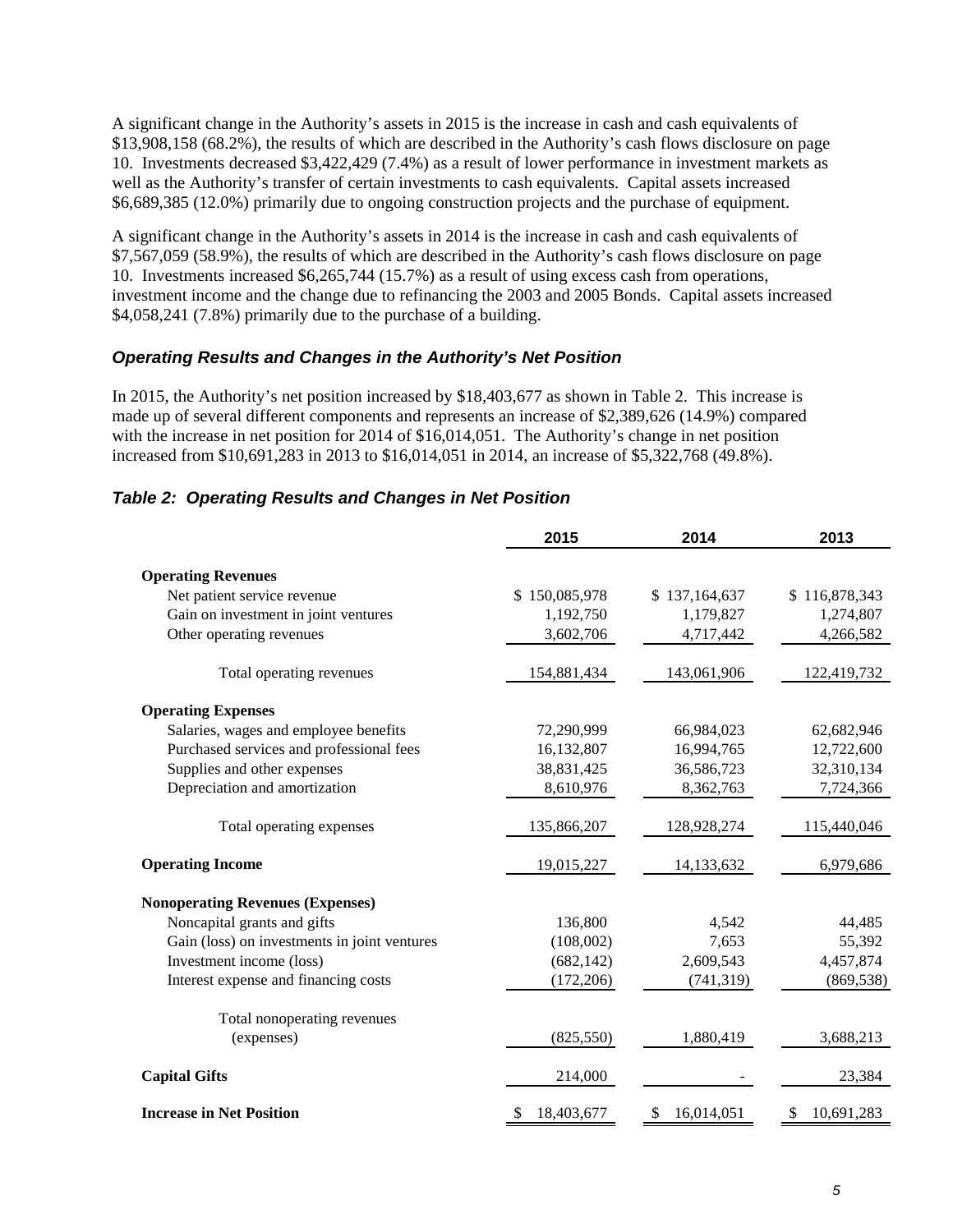#### *Operating Income*

The first component of the overall change in the Authority's net position is its operating income or loss generally, the difference between net patient service revenue and other operating revenues and the expenses incurred to perform those services. In each of the past three years, the Authority has reported operating income.

Operating income for 2015 increased by \$4,881,595 (34.5%) as compared to 2014. The primary components of the increased operating income are:

- An increase in net patient service revenue of \$12,921,341 (9.4%) as a result of higher inpatient, outpatient and clinic volumes during 2015
- An increase in salaries, wages and employee benefits of \$5,306,976 (7.9%) as a result of pay increases in combination with the additional employees needed to cover the increase in patient volumes
- An increase in supplies and other expenses of \$2,244,702 (6.1%) as a result of the increased use of supplies due to corresponding higher patient volumes

Operating income for 2014 increased by \$7,153,946 (102.5%) as compared to 2013. The primary components of the increased operating income are:

- An increase in net patient service revenue of \$20,286,294 (17.4%) as a result of higher outpatient volumes during 2014 and higher volumes at clinics partially due to new physicians added in 2014 and late 2013. In addition, the Authority posted rate increases to most inpatient and outpatient services averaging 6.1%
- An increase in salaries, wages and employee benefits of  $$4,301,077$  (6.9%) as a result of pay increases in combination with the additional employees needed to cover the increase in clinic and outpatient volumes
- An increase in supplies and other expenses of \$4,276,589 (13.2%) as a result of Supplemental Hospital Offset Payment Program (SHOPP) assessments increasing approximately \$700,000 and the increased use of supplies due to corresponding higher clinic and outpatient volumes
- An increase in purchased services and professional fee expenses of \$4,272,165 (33.6%) as a result of the purchased services related to OrthoOklahoma P.C. (OrthoOklahoma) and the physicians previously associated with the Warren Clinic located in Stillwater and the Authority's oncology clinic both being operational for a full year in 2014 compared to a partial year in 2013. Increases also occurred due to several increased services related to electronic health record implementation and maintenance

#### *Nonoperating Revenues and Expenses*

Nonoperating revenues and expenses consist of the Authority's investments in joint ventures, investment income, noncapital grants and gifts and interest expense. In 2015 and 2014, the Authority's investment income decreased by \$3,291,685 and \$1,848,331, respectively, as compared to 2014 and 2013, respectively, due to lower performance in investment markets. In 2015, the Authority's interest expense decreased by \$569,113 as compared to 2014 due to refinancing bonds as discussed below.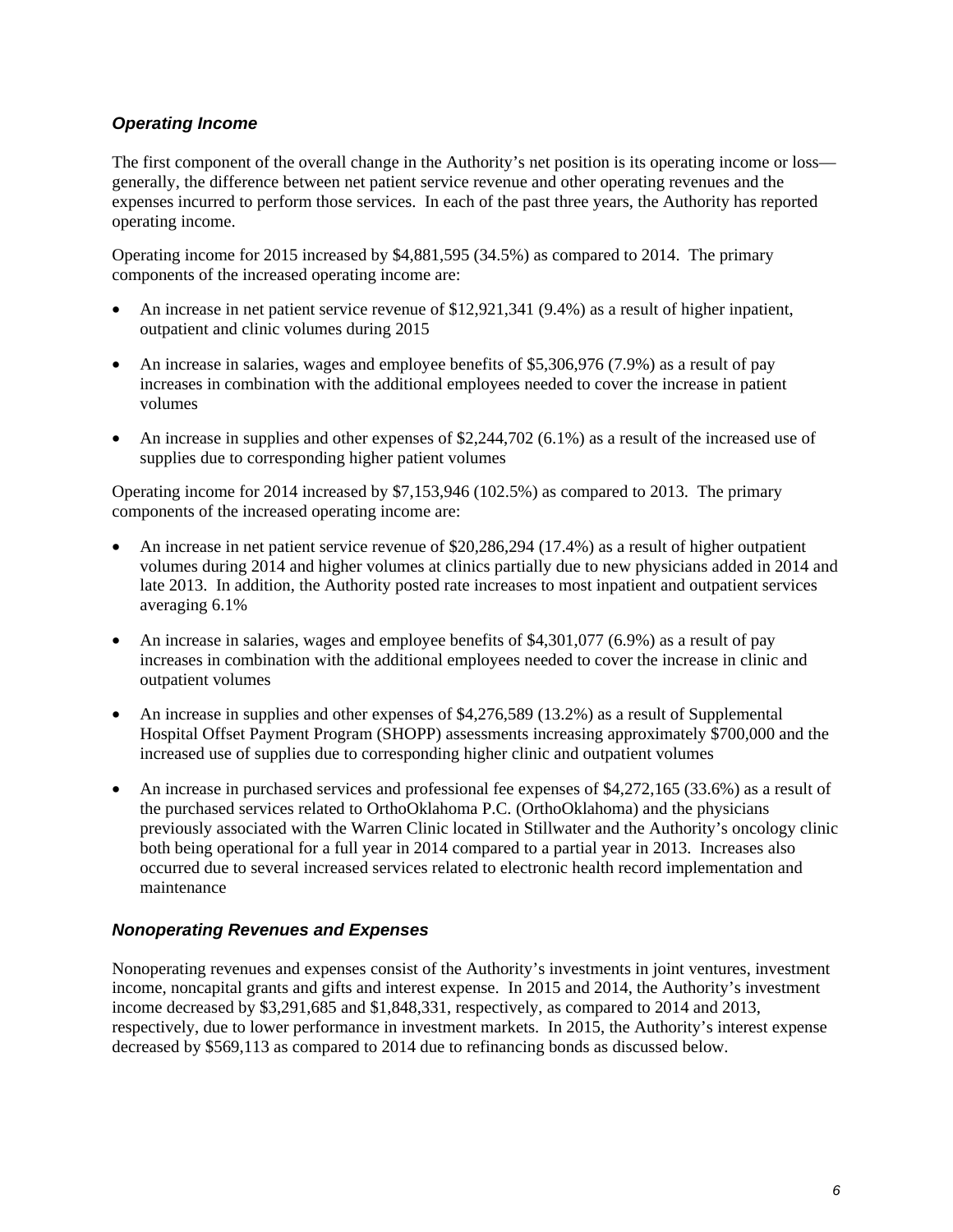#### *The Authority's Cash Flows*

Net cash provided by operating activities increased in 2015 by \$6,643,241 (31.4%) from 2014. The increase is attributable to receipts from and on behalf of patients increasing a larger amount than payments to suppliers, contractors and employees as well as the Authority's transfer of certain investments to cash equivalents during 2015. A significant portion of the cash generated from operating activities was reinvested back into the facility through construction projects, new equipment purchases and infrastructure improvements. Therefore, the Authority's overall cash position increase is primarily attributable to the cash provided by operating activities.

#### *Capital Asset and Debt Administration*

#### **Capital Assets**

At the end of 2015, the Authority had \$62,598,074 invested in capital assets, net of accumulated depreciation, as detailed in *Note 6* to the financial statements. In 2015, the Authority invested \$6,673,178 into ongoing construction projects and purchased new equipment and infrastructure improvements costing \$7,376,910. Of this amount, \$1,185,428 was acquired through incursion of capital lease obligations.

At the end of 2014, the Authority had \$55,908,689 invested in capital assets, net of accumulated depreciation, as detailed in *Note 6* to the financial statements. In 2014, the Authority purchased new equipment and infrastructure improvements costing \$10,994,229. Of this amount, \$254,160 was acquired through incursion of capital lease obligations.

#### **Debt**

At December 31, 2015 and 2014, the Authority had \$14,070,486 and \$16,218,411, respectively, in revenue bonds and capital lease obligations outstanding as discussed in *Note 9* to the financial statements. To take advantage of more favorable interest rates and fund certain capital expenditures, the Authority redeemed the Series 2003 and Series 2005 revenue bonds during 2014 by using the proceeds received from the issuance of the Series 2014 revenue bonds as discussed in *Note 9*. The Authority also incurred \$1,185,428 and \$254,160 of new debt in 2015 and 2014, respectively, related to the purchase of new capital lease obligations.

#### *Contacting the Authority's Financial Management*

This financial report is designed to provide the Authority's patients, suppliers, taxpayers and creditors with a general overview of the Authority's finances and to show the Authority's accountability for the money it receives. Questions about this report and requests for additional financial information should be directed to the Authority's Business Administration by telephoning 405.372.1480.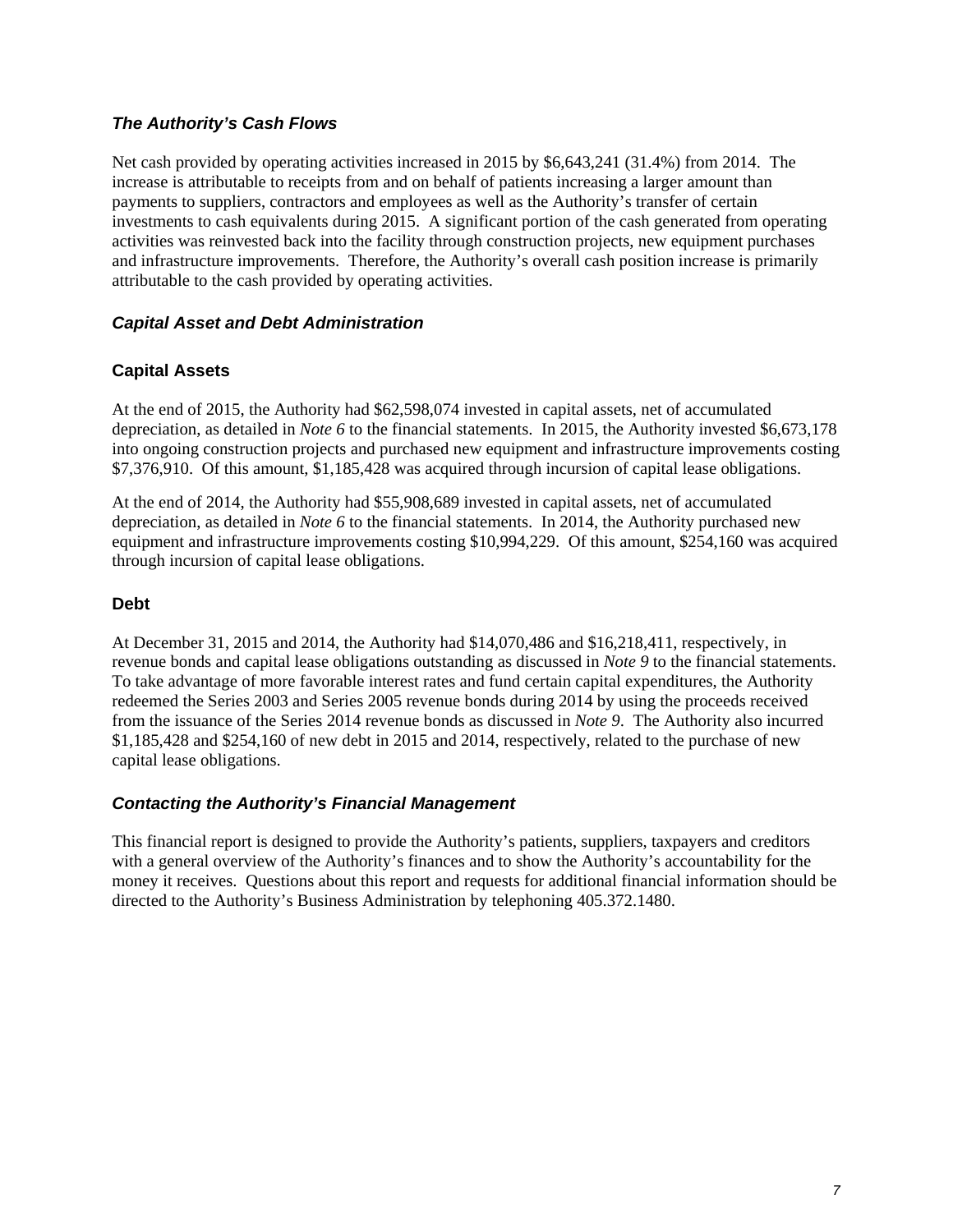### **Assets**

|                                                  | 2015               | 2014             |
|--------------------------------------------------|--------------------|------------------|
|                                                  |                    |                  |
| <b>Current Assets</b>                            |                    |                  |
| Cash and cash equivalents                        | \$<br>34, 315, 520 | \$<br>20,407,362 |
| Short-term investments                           | 24,226,181         | 27,910,746       |
| Restricted cash and investments – current        | 1,871,253          | 1,783,717        |
| Patient accounts receivable, net of allowance;   |                    |                  |
| $2015 - $5,116,000, 2014 - $5,245,000$           | 16,930,847         | 18,007,198       |
| Supplies                                         | 3,306,429          | 2,737,510        |
| Estimated amounts due from third-party payers    | 320,000            |                  |
| Prepaid expenses and other                       | 1,408,561          | 1,936,112        |
| Total current assets                             | 82,378,791         | 72,782,645       |
| <b>Noncurrent Cash and Investments</b>           |                    |                  |
| Held by trustee for debt service                 | 1,871,253          | 1,783,717        |
| Less amount required to meet current obligations | 1,871,253          | 1,783,717        |
| Other long-term investments                      | 16,616,787         | 16,442,187       |
| Noncurrent cash and investments, net             | 16,616,787         | 16,442,187       |
| <b>Capital Assets, Net</b>                       | 62,598,074         | 55,908,689       |
| <b>Other Assets</b>                              |                    |                  |
| Investments in joint ventures                    | 2,405,932          | 2,060,660        |
| Goodwill, net                                    | 5,159,962          | 6,418,127        |
| Other                                            | 1,030,341          |                  |
| Total other assets                               | 8,596,235          | 8,478,787        |
| <b>Total assets</b>                              | 170,189,887        | 153,612,308      |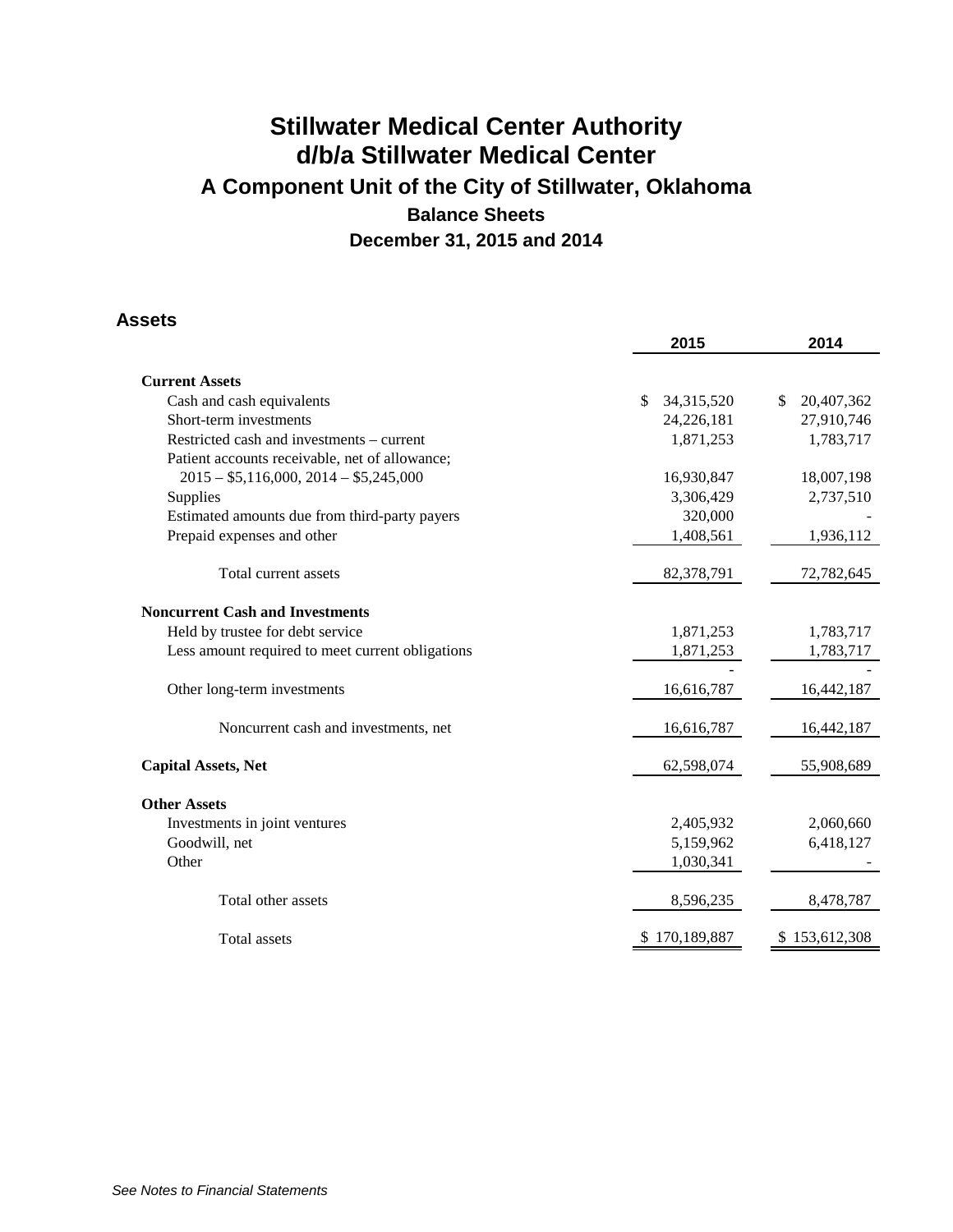### **Liabilities and Net Position**

|                                             | 2015             | 2014            |
|---------------------------------------------|------------------|-----------------|
| <b>Current Liabilities</b>                  |                  |                 |
| Current maturities of long-term debt        | 3,575,337<br>\$  | 3,226,617<br>\$ |
| Accounts payable                            | 3,669,050        | 2,826,732       |
| Accrued expenses                            | 9,577,007        | 10,027,498      |
| Estimated amounts due to third-party payers |                  | 70,000          |
|                                             |                  |                 |
| Total current liabilities                   | 16,821,394       | 16,150,847      |
|                                             |                  |                 |
| <b>Long-Term Debt</b>                       | 10,495,149       | 12,991,794      |
| <b>Total liabilities</b>                    | 27,316,543       | 29,142,641      |
|                                             |                  |                 |
| <b>Net Position</b>                         |                  |                 |
| Net investment in capital assets            | 48, 452, 215     | 38,655,032      |
| Restricted – expendable for debt service    | 1,853,382        | 1,761,667       |
| Unrestricted                                | 92,567,747       | 84,052,968      |
| Total net position                          | 142,873,344      | 124,469,667     |
| Total liabilities and net position          | 170,189,887<br>S | \$153,612,308   |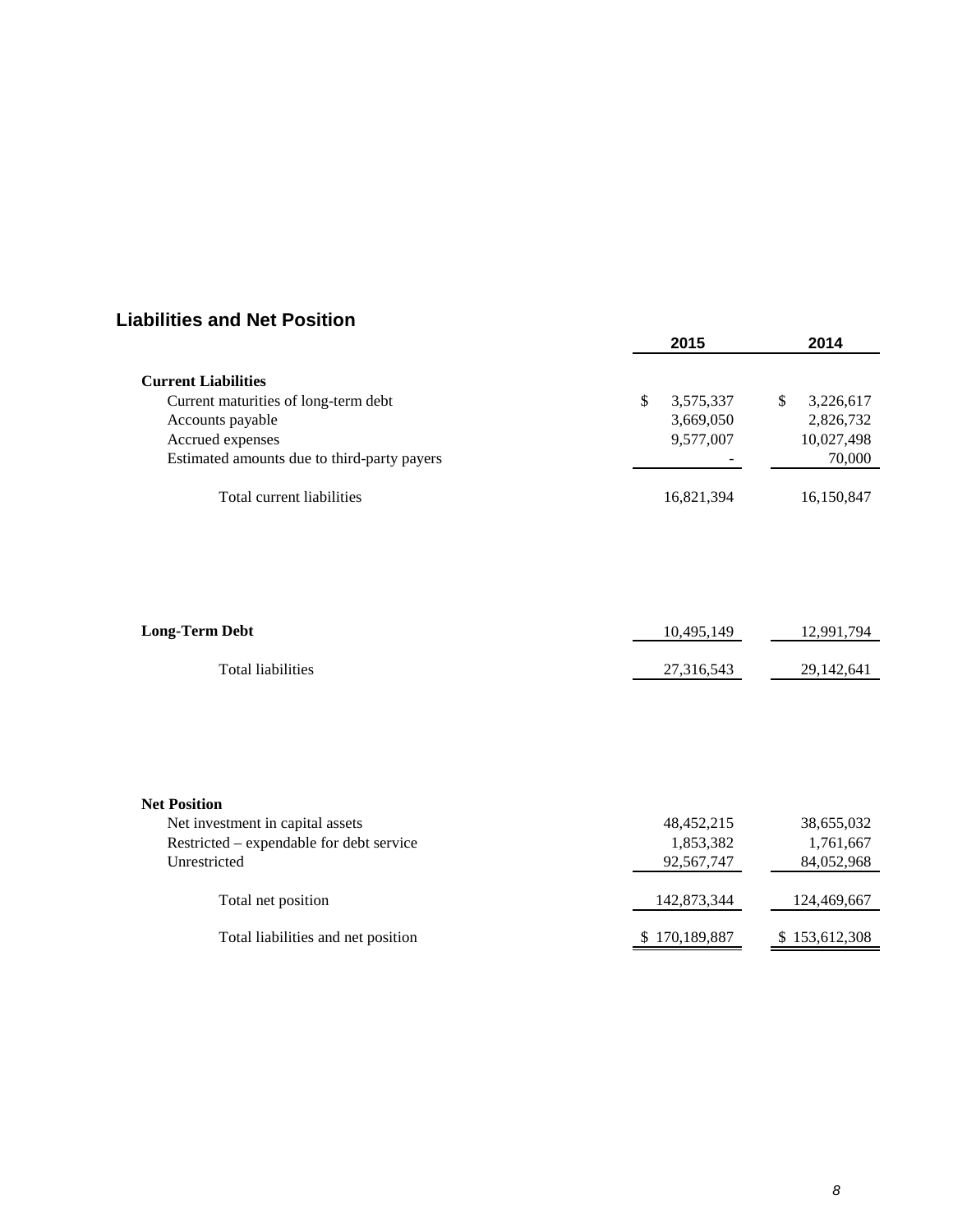# **Stillwater Medical Center Authority d/b/a Stillwater Medical Center**

### **A Component Unit of the City of Stillwater, Oklahoma Statements of Revenues, Expenses and Changes in Net Position Years Ended December 31, 2015 and 2014**

|                                                                                                                       | 2015          | 2014          |
|-----------------------------------------------------------------------------------------------------------------------|---------------|---------------|
|                                                                                                                       |               |               |
| <b>Operating Revenues</b>                                                                                             |               |               |
| Net patient service revenue, net of provision for uncollectible<br>accounts; $2015 - $12,724,605, 2014 - $10,144,577$ | \$150,085,978 | \$137,164,637 |
| Gain on investment in joint ventures                                                                                  | 1,192,750     | 1,179,827     |
| Other                                                                                                                 | 3,602,706     | 4,717,442     |
|                                                                                                                       |               |               |
| Total operating revenues                                                                                              | 154,881,434   | 143,061,906   |
| <b>Operating Expenses</b>                                                                                             |               |               |
| Salaries and wages                                                                                                    | 56,446,187    | 53,339,980    |
| Employee benefits                                                                                                     | 15,844,812    | 13,644,043    |
| Purchased services and professional fees                                                                              | 16,132,807    | 16,994,765    |
| Supplies and other expenses                                                                                           | 38,829,039    | 36,591,919    |
| Depreciation and amortization                                                                                         | 8,610,976     | 8,362,763     |
| (Gain) loss on sale of capital assets                                                                                 | 2,386         | (5,196)       |
| Total operating expenses                                                                                              | 135,866,207   | 128,928,274   |
| <b>Operating Income</b>                                                                                               | 19,015,227    | 14,133,632    |
| <b>Nonoperating Revenues (Expenses)</b>                                                                               |               |               |
| Noncapital grants and gifts                                                                                           | 136,800       | 4,542         |
| Gain (loss) on investments in joint ventures                                                                          | (108,002)     | 7,653         |
| Investment income (loss)                                                                                              | (682, 142)    | 2,609,543     |
| Interest expense and financing costs                                                                                  | (172, 206)    | (741, 319)    |
| Total nonoperating revenues (expenses)                                                                                | (825, 550)    | 1,880,419     |
| <b>Excess of Revenues over Expenses Before Capital Gifts</b>                                                          | 18,189,677    | 16,014,051    |
| <b>Capital Gifts</b>                                                                                                  | 214,000       |               |
| <b>Increase in Net Position</b>                                                                                       | 18,403,677    | 16,014,051    |
| <b>Net Position, Beginning of Year</b>                                                                                | 124,469,667   | 108,455,616   |
| <b>Net Position, End of Year</b>                                                                                      | \$142,873,344 | \$124,469,667 |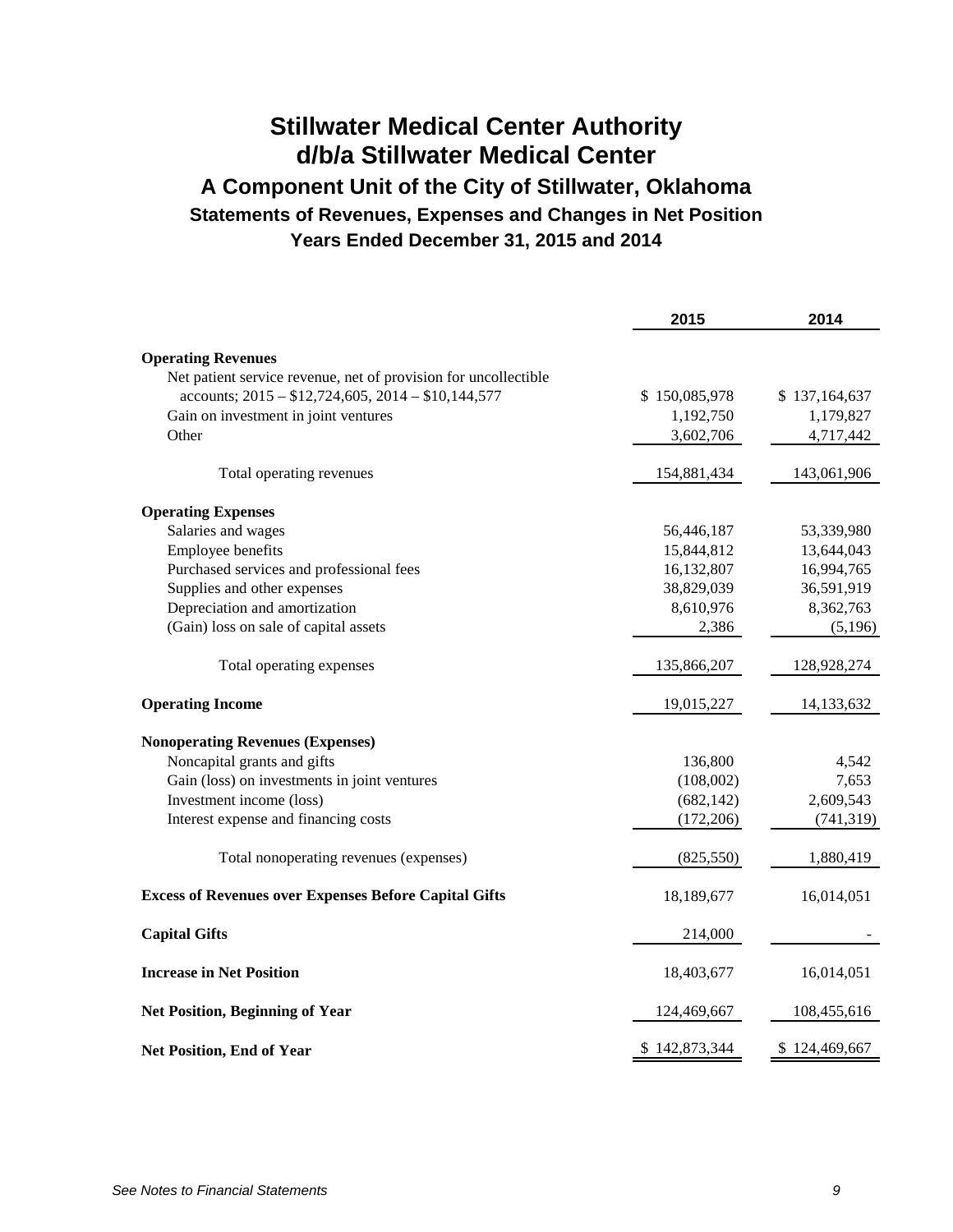# **Stillwater Medical Center Authority d/b/a Stillwater Medical Center A Component Unit of the City of Stillwater, Oklahoma Statements of Cash Flows Years Ended December 31, 2015 and 2014**

|                                                                     | 2015             | 2014            |
|---------------------------------------------------------------------|------------------|-----------------|
| <b>Operating Activities</b>                                         |                  |                 |
| Receipts from and on behalf of patients                             | \$150,772,329    | \$135,731,892   |
| Payments to suppliers and contractors                               | (53, 231, 352)   | (54, 305, 799)  |
| Payments to employees                                               | (74, 464, 826)   | (66,369,000)    |
| Other receipts and payments, net                                    | 4,742,182        | 6,117,999       |
| Net cash provided by operating activities                           | 27,818,333       | 21,175,092      |
| <b>Noncapital Financing Activities</b>                              |                  |                 |
| Noncapital gifts                                                    | 136,800          | 4,542           |
| Net cash provided by noncapital financing activities                | 136,800          | 4,542           |
| <b>Capital and Related Financing Activities</b>                     |                  |                 |
| Capital gifts                                                       | 214,000          |                 |
| Proceeds from issuance of long-term debt                            |                  | 15,570,000      |
| Payment of bond issuance costs                                      |                  | (105, 420)      |
| Proceeds from disposal of capital assets                            | 5,506            | 11,969          |
| Principal paid on long-term debt                                    | (3,333,353)      | (13, 447, 882)  |
| Interest paid on long-term debt                                     | (176, 385)       | (552,902)       |
| Purchase of capital assets                                          | (13,097,030)     | (10, 648, 067)  |
| Net cash used in capital and related financing activities           | (16, 387, 262)   | (9,172,302)     |
| <b>Investing Activities</b>                                         |                  |                 |
| Purchases of restricted assets whose use is limited under bond      |                  |                 |
| agreements                                                          | (3,354,546)      | (19,375,903)    |
| Proceeds from disposition of restricted assets whose use is limited |                  |                 |
| under bond agreements                                               | 3,267,010        | 20,254,814      |
| Purchases of investments                                            | (22, 699, 527)   | (17,296,761)    |
| Proceeds from disposition of investments                            | 24,587,544       | 11,773,777      |
| Advances to and investments in joint ventures                       | (400,000)        | (184, 386)      |
| Purchase of Women First, LLC, net of cash acquired                  |                  | (599, 686)      |
| Investment income received                                          | 939,806          | 987,872         |
| Net cash provided by (used in) investing activities                 | 2,340,287        | (4,440,273)     |
| <b>Increase in Cash and Cash Equivalents</b>                        | 13,908,158       | 7,567,059       |
| Cash and Cash Equivalents, Beginning of Year                        | 20,407,362       | 12,840,303      |
| <b>Cash and Cash Equivalents, End of Year</b>                       | 34,315,520<br>S. | 20,407,362<br>S |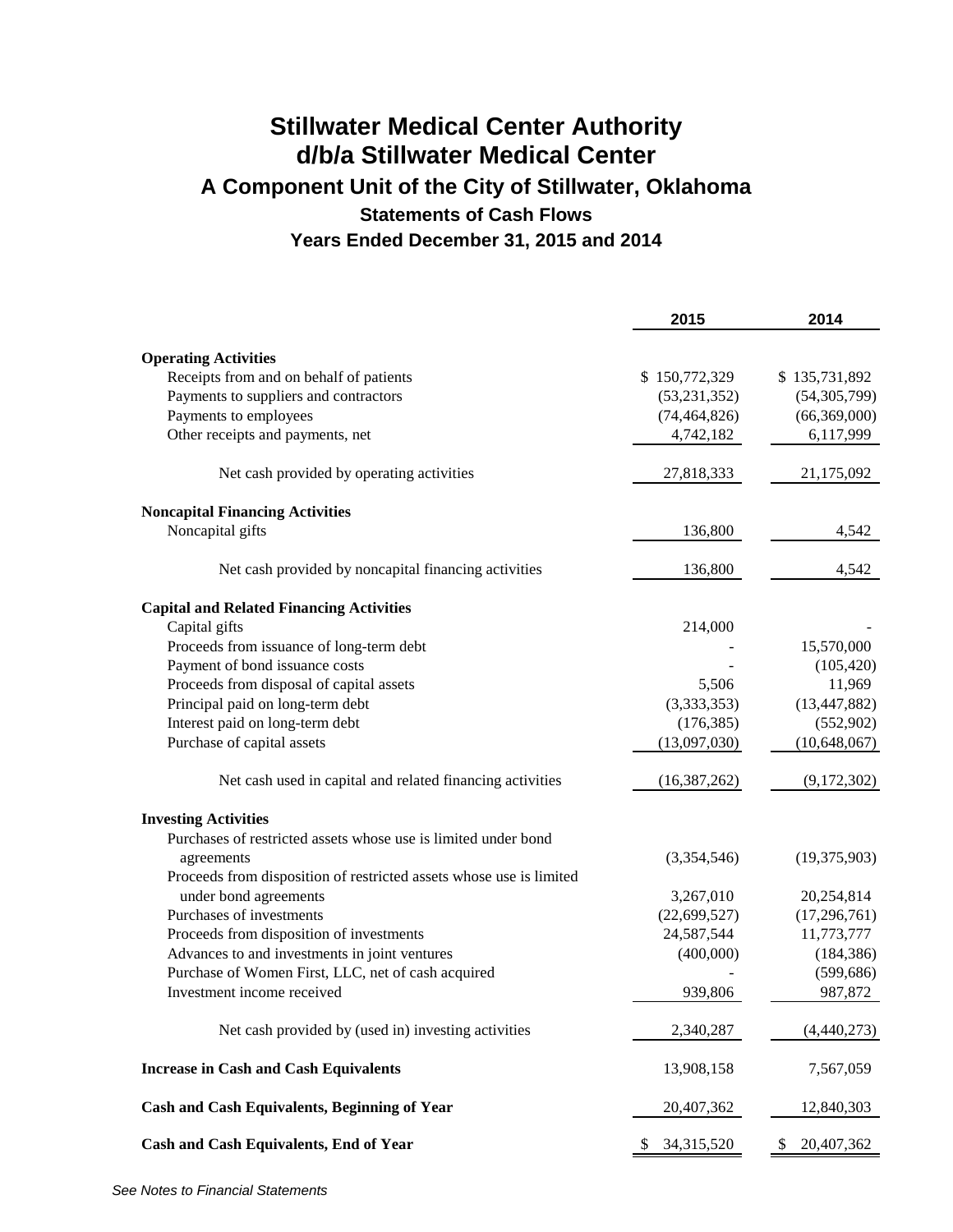|                                                                        | 2015             | 2014             |
|------------------------------------------------------------------------|------------------|------------------|
| <b>Reconciliation of Net Operating Revenues (Expenses) to Net Cash</b> |                  |                  |
| <b>Provided by Operating Activities</b>                                |                  |                  |
| Operating income                                                       | \$<br>19,015,227 | \$<br>14,133,632 |
| Depreciation and amortization                                          | 8,610,976        | 8,362,763        |
| Accrued self-insurance costs                                           | 1,068,259        | (310,056)        |
| Gain (loss) on sale of capital assets                                  | 2,386            | (5,196)          |
| Provision for uncollectible accounts                                   | 12,724,605       | 10,144,577       |
| Changes in operating assets and liabilities                            |                  |                  |
| Patient accounts receivable                                            | (11,648,254)     | (11, 477, 322)   |
| Supplies, prepaid expenses and other                                   | (1,071,709)      | (941, 969)       |
| Estimated amounts due to/from third-party payers                       | (390,000)        | (100,000)        |
| Change in investments in joint ventures                                | (53,274)         | 220,730          |
| Accounts payable and accrued expenses                                  | (439, 883)       | 1,147,933        |
| Net cash provided by operating activities                              | 27,818,333       | 21,175,092       |
| <b>Supplemental Cash Flows Information</b>                             |                  |                  |
| Capital asset purchases in accounts payable                            | \$<br>75,373     | \$<br>307,743    |
| Capital lease obligations incurred for equipment                       | \$<br>1,185,428  | \$<br>254,160    |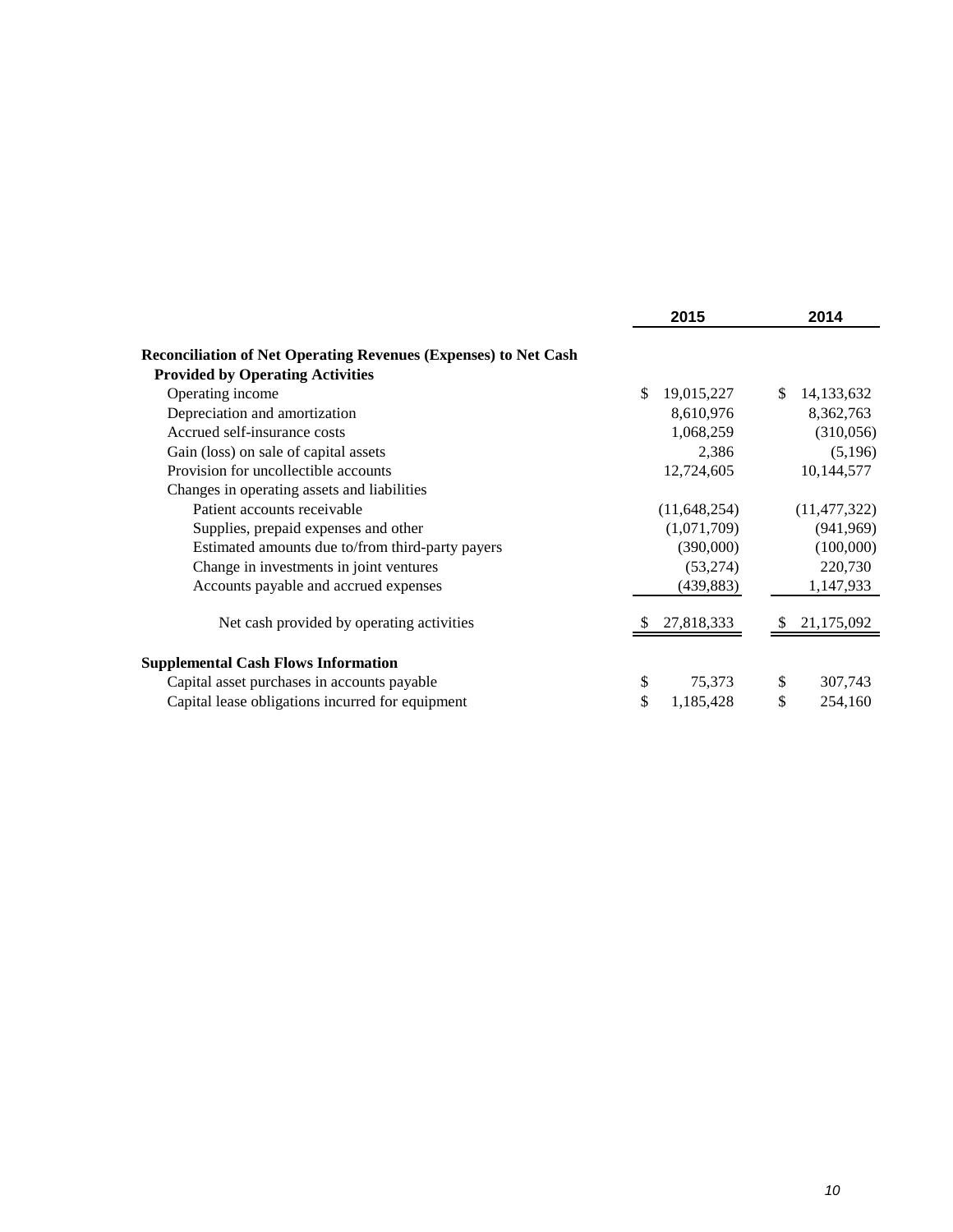#### **Note 1: Nature of Operations and Summary of Significant Accounting Policies**

#### *Nature of Operations and Reporting Entity*

Stillwater Medical Center Authority d/b/a Stillwater Medical Center (the Authority) is a public trust and an agency of the state of Oklahoma. The Authority is a component unit of the City of Stillwater, Oklahoma (the City), as the Board of Commissioners of the City appoints the majority of the members of the Board of Trustees of the Authority. The Authority operates, as its sole activity, Stillwater Medical Center under the terms of a trust indenture originally dated December 14, 1971.

The Authority primarily earns revenues by providing inpatient, outpatient and emergency care services to patients in Stillwater, Oklahoma, and surrounding communities. The Authority also operates physician clinics, a rehabilitation unit and provides home health services in the same geographic area.

#### *Basis of Accounting and Presentation*

The financial statements of the Authority have been prepared on the accrual basis of accounting using the economic resources measurement focus. Revenues, expenses, gains, losses, assets and liabilities from exchange and exchange-like transactions are recognized when the exchange transaction takes place, while those from government-mandated nonexchange transactions (principally, federal and state grants and county appropriations) are recognized when all applicable eligibility requirements are met. Operating revenues and expenses include exchange transactions and program-specific, government-mandated nonexchange transactions. Noncapital grants and gifts that are not program-specific, investment income and interest on capital assets-related debt are included in nonoperating revenues and expenses. The Authority first applies restricted net position when an expense or outlay is incurred for purposes for which both restricted and unrestricted net position are available.

#### *Use of Estimates*

The preparation of financial statements in conformity with accounting principles generally accepted in the United States of America requires management to make estimates and assumptions that affect the reported amounts of assets and liabilities and disclosure of contingent assets and liabilities at the date of the financial statements and the reported amounts of revenues and expenses during the reporting period. Actual results could differ from those estimates.

#### *Cash and Cash Equivalents*

The Authority considers all liquid investments with original maturities of three months or less to be cash equivalents. At December 31, 2015 and 2014, cash equivalents consisted primarily of money market accounts with brokers.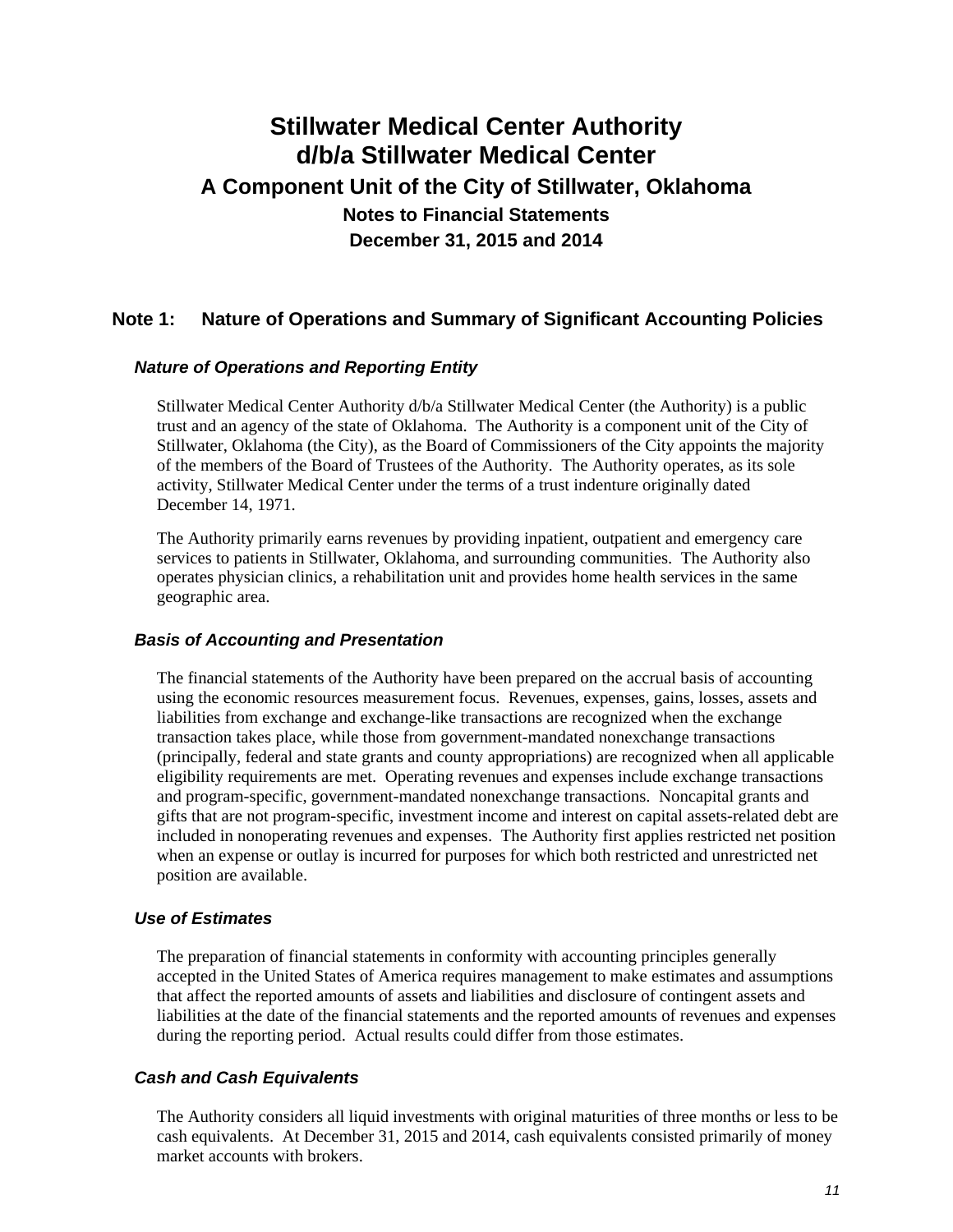Included in restricted cash and investments – current on the accompanying balance sheets are money market mutual funds with brokers the Authority does not consider as cash equivalents.

#### *Risk Management*

The Authority is exposed to various risks of loss from torts; theft of, damage to and destruction of assets; business interruption; errors and omissions; employee injuries and illnesses; natural disasters; medical malpractice; and employee health, dental and accident benefits. Commercial insurance coverage is purchased for claims arising from such matters other than those related to workers' compensation and employee health claims. Settled claims have not exceeded this commercial coverage in any of the three preceding years.

The Authority is self-insured for a portion of its exposure to the risk of loss from workers' compensation and employee health claims. Annual estimated provisions are accrued for the selfinsured portion of these claims and include an estimate of the ultimate costs for both reported claims and claims incurred but not yet reported.

#### *Investments and Investment Income*

Investments in U.S. Treasury, agency and instrumentality obligations with a remaining maturity of one year or less at the time of acquisition and non-negotiable certificates of deposit are carried at amortized cost. The investments in joint ventures are reported on the cost and equity methods of accounting (see *Note 5* for additional information on joint ventures). All other investments are carried at fair value. Fair value is determined using quoted market prices.

Investment income includes dividend and interest income, realized gains and losses on investments carried at other than fair value and the net change for the year in the fair value of investments carried at fair value.

#### *Patient Accounts Receivable*

The Authority reports patient accounts receivable for services rendered at net realizable amounts from third-party payers, patients and others. The Authority provides an allowance for uncollectible accounts based upon a review of outstanding receivables, historical collection information and existing economic conditions.

#### *Supplies*

Supply inventories are stated at the lower of cost, determined using the first-in, first-out method, or market.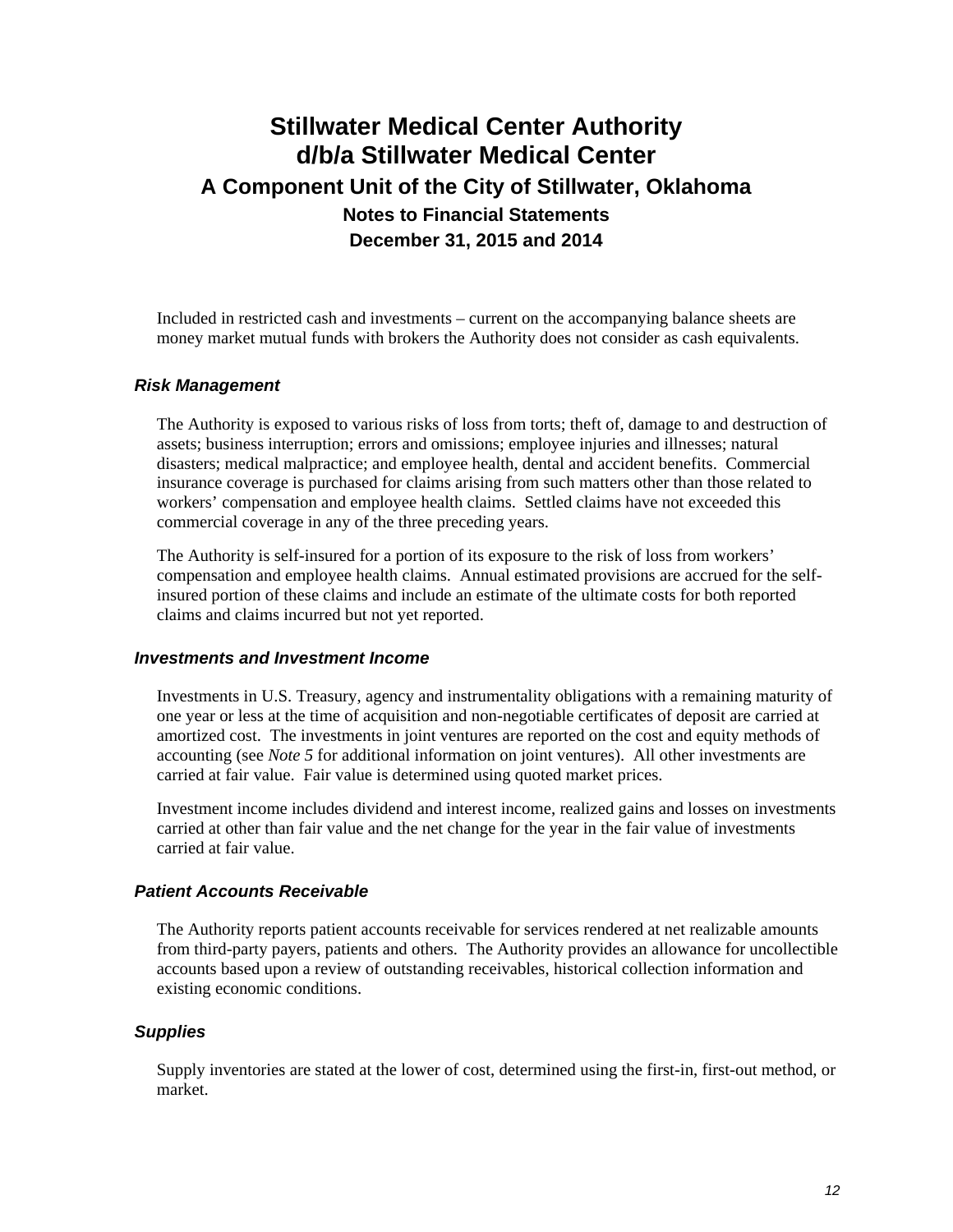#### *Capital Assets*

Capital assets are recorded at cost at the date of acquisition, or fair value at the date of donation if acquired by gift. Depreciation is computed using the straight-line method over the estimated useful life of each asset. Assets under capital lease obligations and leasehold improvements are depreciated over the shorter of the lease term or their respective estimated useful lives. The following estimated useful lives are being used by the Authority:

| Land improvements                    | 8–20 years    |
|--------------------------------------|---------------|
| Buildings and leasehold improvements | $10-40$ years |
| Equipment                            | $3-20$ years  |

#### *Compensated Absences*

Authority policies permit most employees to accumulate paid time off benefits that may be realized as paid time off or, in limited circumstances, as a cash payment. Expense and the related liability are recognized as benefits are earned whether the employee is expected to realize the benefit as time off or in cash. Compensated absence liabilities are computed using the regular pay and termination pay rates in effect at the balance sheet date plus an additional amount for compensation-related payments, such as Social Security and Medicare taxes, computed using rates in effect at that date.

#### *Net Position*

Net position of the Authority is classified in three components. Net investment in capital assets consists of capital assets, net of accumulated depreciation and reduced by the outstanding balances of borrowings used to finance the purchase or construction of those assets. Restricted expendable net position is made up of noncapital assets that must be used for a particular purpose, as specified by creditors, grantors or donors external to the Authority, including amounts deposited with trustees as required by bond indentures, reduced by the outstanding balances of any related borrowings. Unrestricted net position is the remaining net position that does not meet the definition of net investment in capital assets or restricted net position.

#### *Net Patient Service Revenue*

The Authority has agreements with third-party payers that provide for payments to the Authority at amounts different from its established rates. Net patient service revenue is reported at the estimated net realizable amounts from patients, third-party payers and others for services rendered and includes estimated retroactive revenue adjustments and a provision for uncollectible accounts. Retroactive adjustments are considered in the recognition of revenue on an estimated basis in the period the related services are rendered and such estimated amounts are revised in future periods as adjustments become known.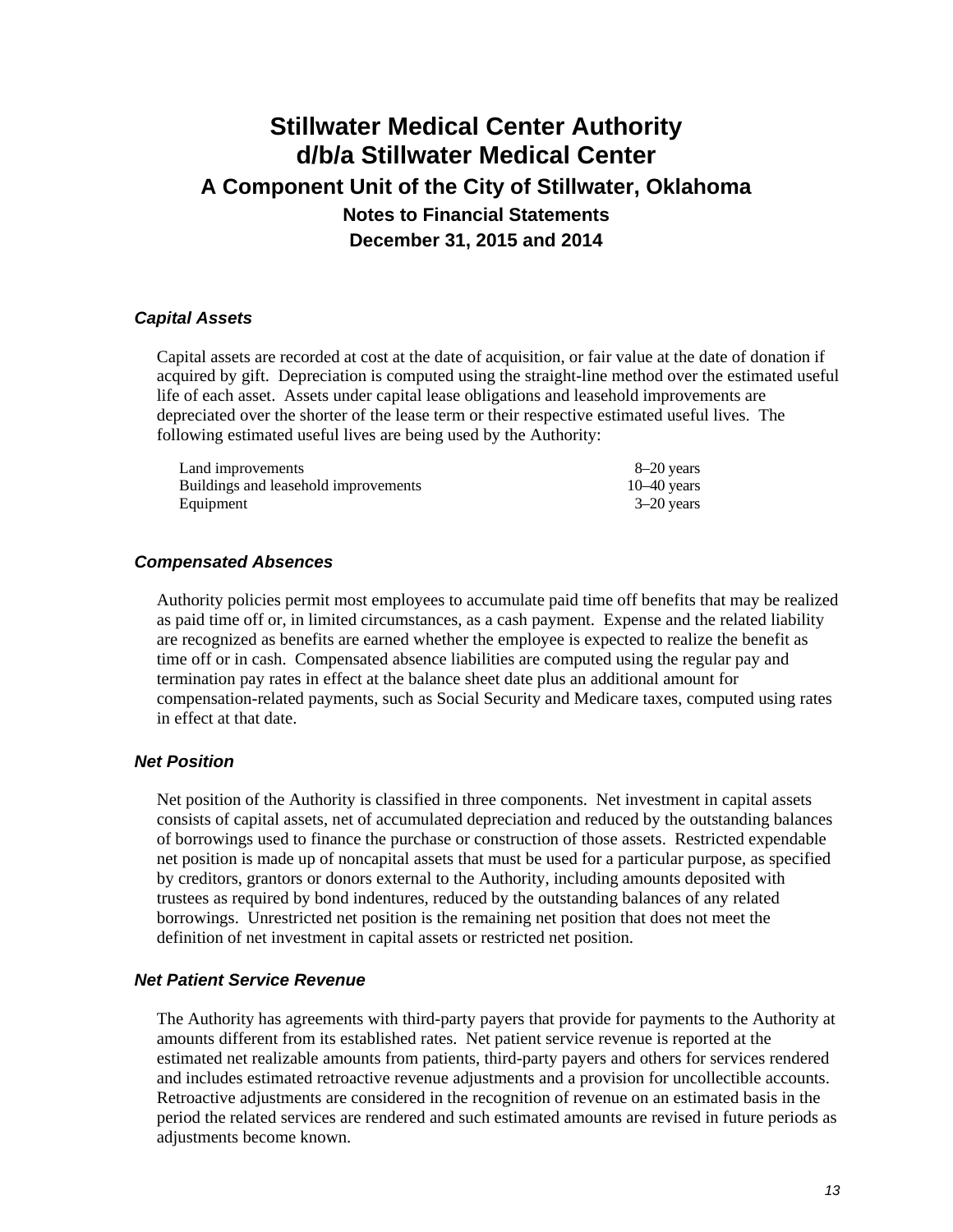#### *Charity Care*

The Authority provides care without charge or at amounts less than its established rates to patients meeting certain criteria under its charity care policy. Because the Authority does not pursue collection of amounts determined to qualify as charity care, these amounts are not reported as net patient service revenue.

#### *Income Taxes*

As an essential government function of the City, the Authority is generally exempt from federal and state income taxes under Section 115 of the Internal Revenue Code and a similar provision of state law. However, the Authority is subject to federal income tax on any unrelated business taxable income.

#### *Electronic Health Records Incentive Payment Program*

The Electronic Health Records Incentive Payment Program, enacted as part of the *American Recovery and Reinvestment Act of 2009*, provides for one-time incentive payments under both the Medicare and Medicaid programs to eligible hospitals that demonstrate meaningful use of certified electronic health records (EHR) technology. Payments under the Medicare program are generally made for up to four years based on a statutory formula. Payments under the Medicaid program are generally made for up to four years based upon a statutory formula, as determined by the state, which is approved by the Centers for Medicare and Medicaid Services (CMS). Payment under both programs is contingent on the Authority continuing to meet escalating meaningful use criteria and any other specific requirements that are applicable for the reporting period. The final amount for any payment year is determined based upon an audit by the administrative contractor. Events could occur that would cause the final amounts to differ materially from the initial payments under the program.

The Authority recognizes revenue ratably over the reporting period starting at the point when management is reasonably assured it will meet all of the meaningful use objectives and any other specific grant requirements applicable for the reporting period.

The Authority completed the fourth-year requirements under the Medicaid program and recorded the final incentive revenue of approximately \$62,000 in 2014. The Authority completed the thirdyear requirements under the Medicare program and recorded revenue of approximately \$705,000 in 2014, which is included in other revenue within operating revenues in the accompanying statements of revenues, expenses and changes in net position. The Authority expects to recognize the fourth-year Medicare incentive revenue in 2016.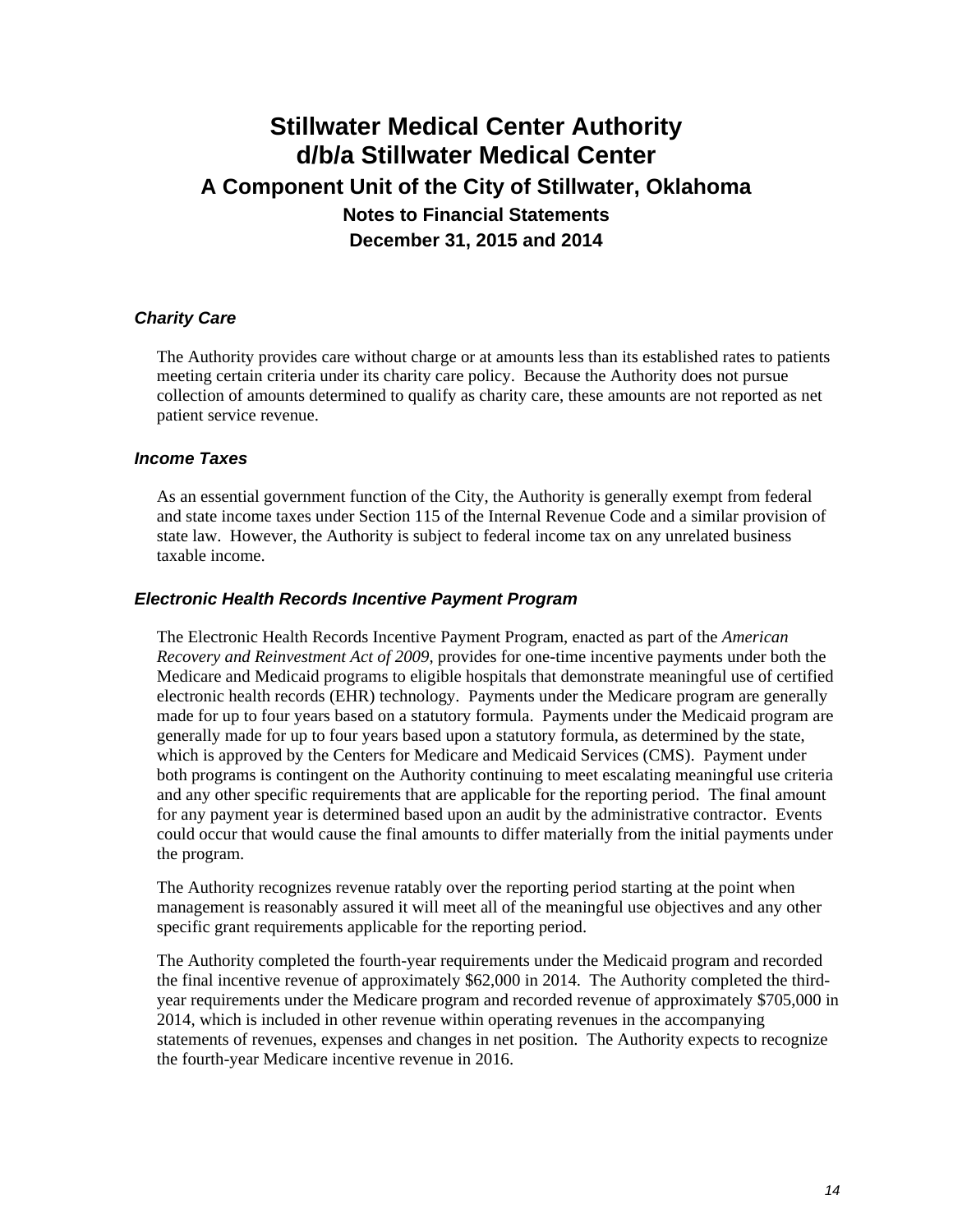#### *Supplemental Hospital Offset Payment Program*

On January 17, 2012, CMS approved the State of Oklahoma's Supplemental Hospital Offset Payment Program (SHOPP). The SHOPP is retroactive back to July 1, 2011, and is currently scheduled to sunset on December 31, 2017. The SHOPP is designed to assess Oklahoma hospitals a supplemental hospital offset fee which will be placed in pools after receiving federal matching funds. The total fees and matching funds will then be allocated to hospitals as directed by legislation.

During the years ended December 31, 2015 and 2014, the Authority had the following activity related to the SHOPP:

|                                                    | 2015                   |   | 2014                   |
|----------------------------------------------------|------------------------|---|------------------------|
| SHOPP funds received<br>SHOPP assessment fees paid | 4,511,000<br>2,452,000 | S | 4,330,000<br>2,411,000 |
| Net benefit under SHOPP                            | 2,059,000              |   | 1,919,000              |

The annual amounts to be received and paid by the Authority over the term of the SHOPP are subject to change annually based on various factors involved in determining the amount of federal matching funds. Based on the current information available, the annual net benefit to the Authority over the term of the SHOPP is not expected to be materially different than the net amounts received in 2015. The SHOPP revenue is recorded as part of net patient service revenue and the SHOPP assessment fees are recorded as part of other expenses on the accompanying statements of revenues, expenses and changes in net position.

#### *Reclassifications*

Certain reclassifications have been made to the 2014 financial statements to conform to the 2015 financial statement presentation. The reclassifications had no effect on the changes in financial position.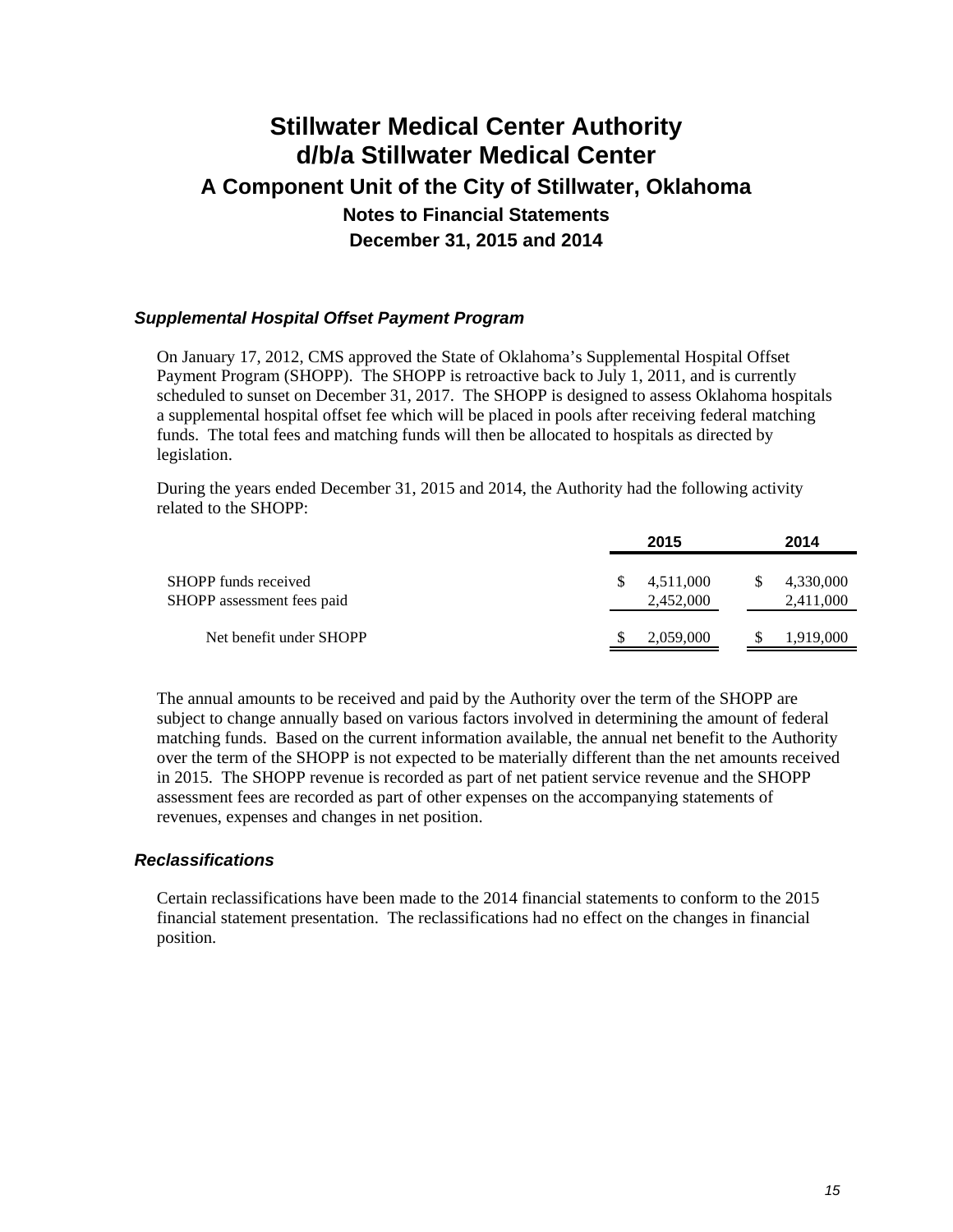#### **Note 2: Net Patient Service Revenue**

The Authority has agreements with third-party payers that provide for payments to the Authority at amounts different from its established rates. These payment arrangements include:

- **Medicare** Inpatient acute care services and substantially all outpatient services rendered to Medicare program beneficiaries are paid at prospectively determined rates per discharge. These rates vary according to a patient classification system that is based on clinical, diagnostic and other factors. Inpatient rehabilitation and home health services are paid at prospectively determined rates that are based on the patient's acuity. The Authority is reimbursed for certain services at tentative rates with final settlement determined after submission of annual cost reports by the Authority and audits thereof by the Medicare administrative contractor. The Medicare administrative contractor has audited the Authority's cost reports through December 31, 2012.
- **Medicaid** The Authority has also been reimbursed for services rendered to patients covered by the state Medicaid program at prospectively determined rates per discharge and fee schedules with no retroactive adjustment. These rates vary according to a patient classification system that is based on clinical, diagnostic and other factors.

Approximately 57% and 50% of net patient service revenue is from participation in the Medicare and state-sponsored Medicaid programs for the years ended December 31, 2015 and 2014, respectively. Laws and regulations governing the Medicare and Medicaid programs are complex and subject to interpretation and change. As a result, it is reasonably possible that recorded estimates will change materially in the near term.

The Authority has also entered into payment agreements with certain commercial insurance carriers, health maintenance organizations and preferred provider organizations. The basis for payment to the Authority under these agreements includes prospectively determined rates per discharge, discounts from established charges and prospectively determined daily rates.

#### **Note 3: Deposits, Investments and Investment Income**

#### *Deposits*

Custodial credit risk is the risk that in the event of a bank failure a government's deposits may not be returned to it. The Authority's deposit policy for custodial credit risk requires compliance with the provisions of state law, which requires the collateralization of all deposits with federal depository insurance and other acceptable collateral in specific amounts.

At December 31, 2015 and 2014, approximately \$4,993,000 and \$3,680,000 of the Authority's bank balances of \$10,451,000 and \$11,387,000, respectively, were uninsured and uncollateralized.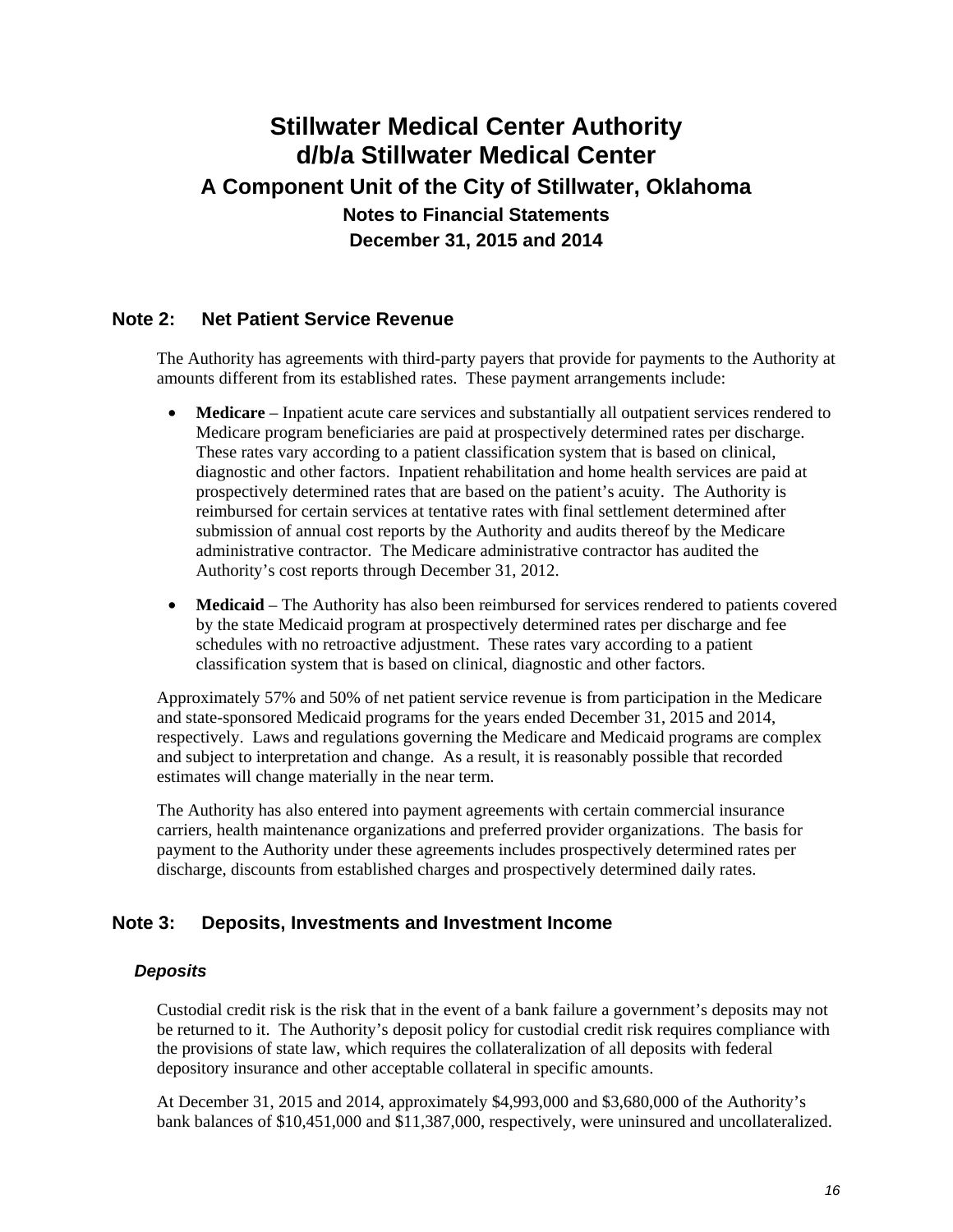#### *Investments*

The Authority may legally invest in direct obligations of and other obligations guaranteed as to principal by the U.S. Treasury and U.S. agencies and instrumentalities and in bank repurchase agreements. It may also invest to a limited extent in corporate bonds and equity securities.

At December 31, 2015 and 2014, the Authority had the following investments and maturities:

|                                                                                                                                                                                                                       |                                                                                                |                                                       | December 31, 2015                                  |                                                    |                                         |
|-----------------------------------------------------------------------------------------------------------------------------------------------------------------------------------------------------------------------|------------------------------------------------------------------------------------------------|-------------------------------------------------------|----------------------------------------------------|----------------------------------------------------|-----------------------------------------|
|                                                                                                                                                                                                                       |                                                                                                |                                                       |                                                    | <b>Maturities in Years</b>                         |                                         |
| <b>Type</b>                                                                                                                                                                                                           | <b>Fair Value</b>                                                                              | <b>Less</b><br>than 1                                 | $1 - 5$                                            | $6 - 10$                                           | More<br>than 10                         |
| U.S. Treasury obligations<br>U.S. agencies obligations<br>Corporate bonds<br>Money market mutual funds<br>Mutual funds – fixed income<br>Mutual funds – domestic equities<br>Mutual funds – international<br>equities | 1,988,013<br>\$<br>3,383,851<br>5,120,619<br>30,925,147<br>6,468,313<br>6,053,186<br>1,550,505 | \$<br>344,008<br>30,925,147<br>6,053,186<br>1,550,505 | \$<br>815,005<br>261,331<br>1,821,522<br>2,721,921 | \$<br>453,789<br>472,890<br>1,523,036<br>3,746,392 | \$<br>719,219<br>2,305,622<br>1,776,061 |
| Corporate stocks<br>Accrued investment income                                                                                                                                                                         | 55,489,634<br>11,815,664<br>99,100                                                             | 38,872,846<br>S.                                      | 5,619,779<br>\$                                    | S.<br>6,196,107                                    | \$.<br>4,800,902                        |
| Total investments                                                                                                                                                                                                     | 67,404,398                                                                                     |                                                       |                                                    |                                                    |                                         |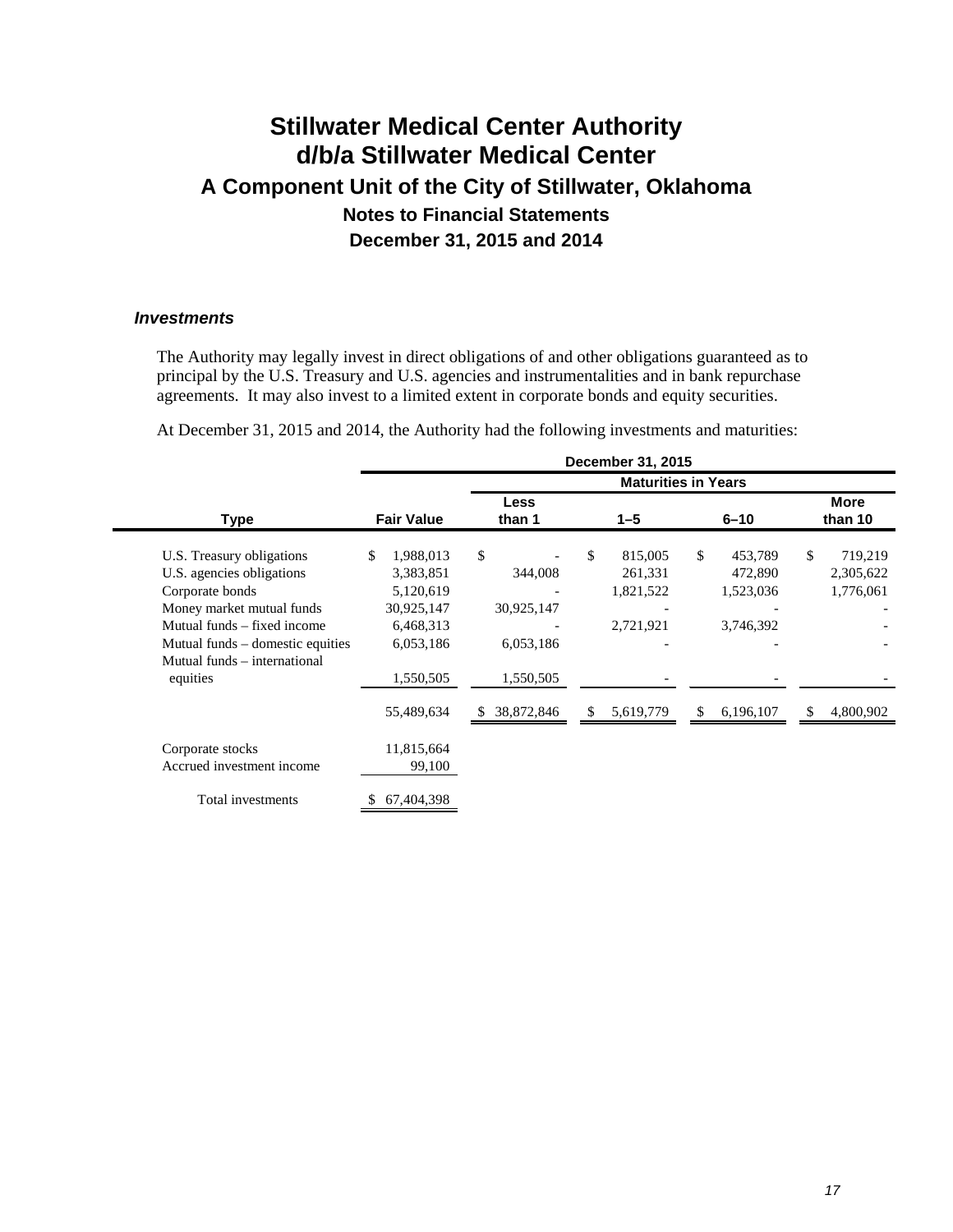|                                  |                   |            | December 31, 2014 |                            |                 |
|----------------------------------|-------------------|------------|-------------------|----------------------------|-----------------|
|                                  |                   |            |                   | <b>Maturities in Years</b> |                 |
|                                  |                   | Less       |                   |                            | <b>More</b>     |
| <b>Type</b>                      | <b>Fair Value</b> | than 1     | $1 - 5$           | $6 - 10$                   | than 10         |
| U.S. Treasury obligations        | \$<br>1,172,872   | \$         | \$<br>651,854     | \$<br>205,090              | \$<br>315,928   |
| U.S. agencies obligations        | 3,825,590         | 167,334    | 613,866           | 570,083                    | 2,474,307       |
| Corporate bonds                  | 5,400,618         | 153,999    | 1,640,005         | 1,825,245                  | 1,781,369       |
| Money market mutual funds        | 20,979,905        | 20,979,905 |                   |                            |                 |
| Mutual funds – fixed income      | 6,364,446         |            | 4,463,666         | 1,900,780                  |                 |
| Mutual funds – domestic equities | 6,157,422         | 6,157,422  |                   |                            |                 |
| Mutual funds – international     |                   |            |                   |                            |                 |
| equities                         | 929,512           | 929,512    |                   |                            |                 |
|                                  | 44,830,365        | 28,388,172 | 7,369,391<br>\$.  | 4,501,198<br>\$            | 4,571,604<br>S. |
| Corporate stocks                 | 12,349,967        |            |                   |                            |                 |
| Accrued investment income        | 99,995            |            |                   |                            |                 |
| Total investments                | 57,280,327        |            |                   |                            |                 |

**Interest Rate Risk** – As a means of limiting its exposure to fair value losses arising from rising interest rates, the Authority's investment policy limits its investment portfolio to an average maturity of three to five years with an average overall portfolio duration greater than 7.5 years. The money market mutual funds are presented as an investment with a maturity of less than one year because they are redeemable in full immediately.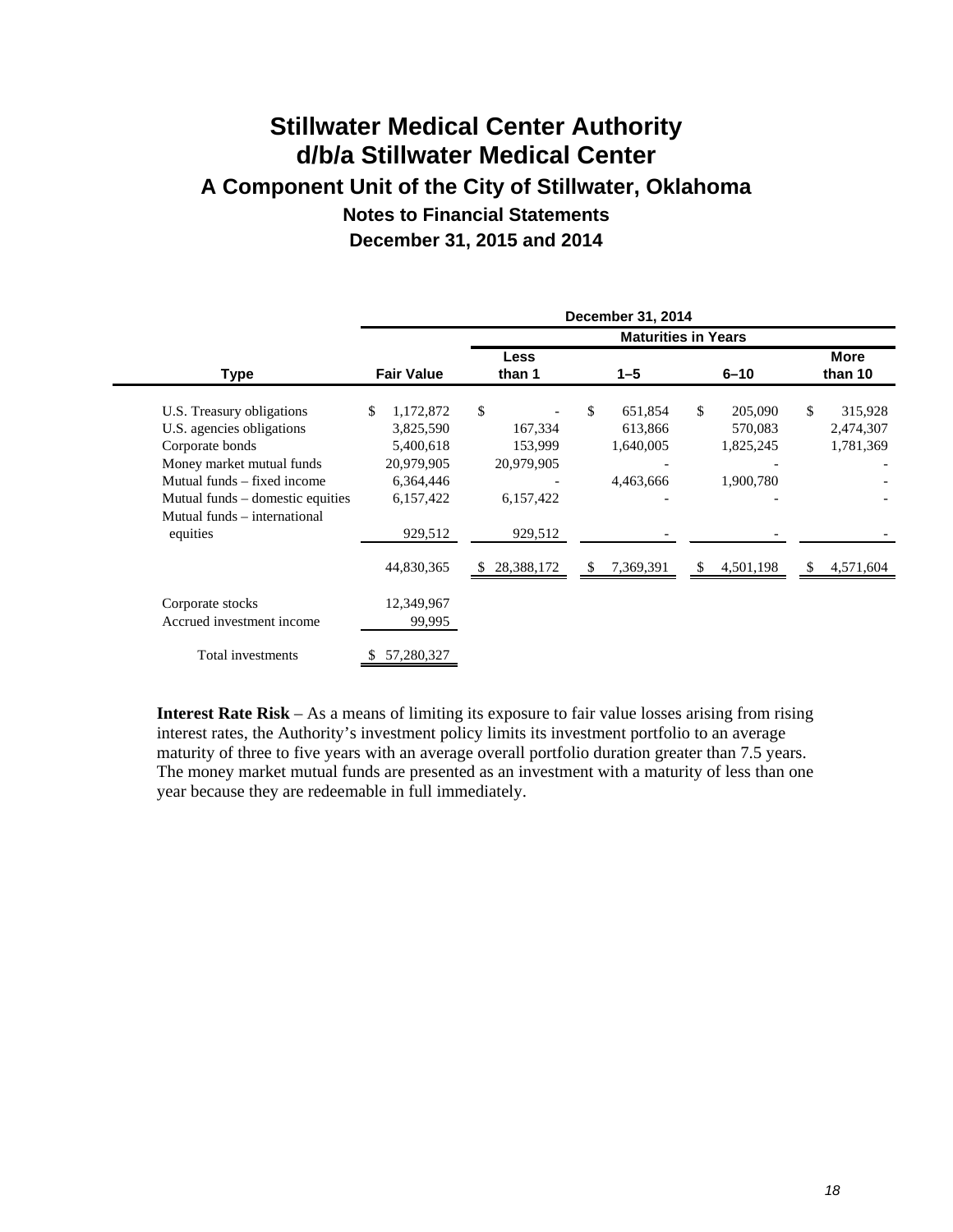**Credit Risk** – Credit risk is the risk that the issuer or other counterparty to an investment will not fulfill its obligations. It is the Authority's policy to limit its domestic fixed income investments to a credit rating of no less than investment grade and an overall, weighted-average rating of A by Standard & Poor's (S & P), Moody's or Fitch. At December 31, 2015 and 2014, the Authority's investments not directly guaranteed by the U.S. government were rated as follows:

|                  | 2015             |
|------------------|------------------|
| Moody's          | <b>S&amp;P</b>   |
| Aaa              | $AA+$            |
| Not rated to Aaa | Not rated to AAA |
| Aaa              | AAAm             |
| <b>Not Rated</b> | Not Rated        |
|                  | 2014             |
| Moody's          | <b>S&amp;P</b>   |
| Aaa              | $AA+$            |
| Not rated to Aaa | Not rated to AAA |
| Aaa              | AAAm             |
| Not Rated        | Not Rated        |
|                  |                  |

**Custodial Credit Risk** – For an investment, custodial credit risk is the risk that in the event of the failure of the counterparty the Authority will not be able to recover the value of its investment or collateral securities that are in the possession of an outside party. The Authority's investment policy does not address custodial credit risk.

**Concentration of Credit Risk** – The Authority limits exposure of the portfolio to any one issuer, other than U.S. government or its agencies, to 10% of the market value of the fixed income portfolio and to 5% of the market value of the equity portfolio.

At both December 31, 2015 and 2014, no investments exceeded 5% of the total fair value of all investments.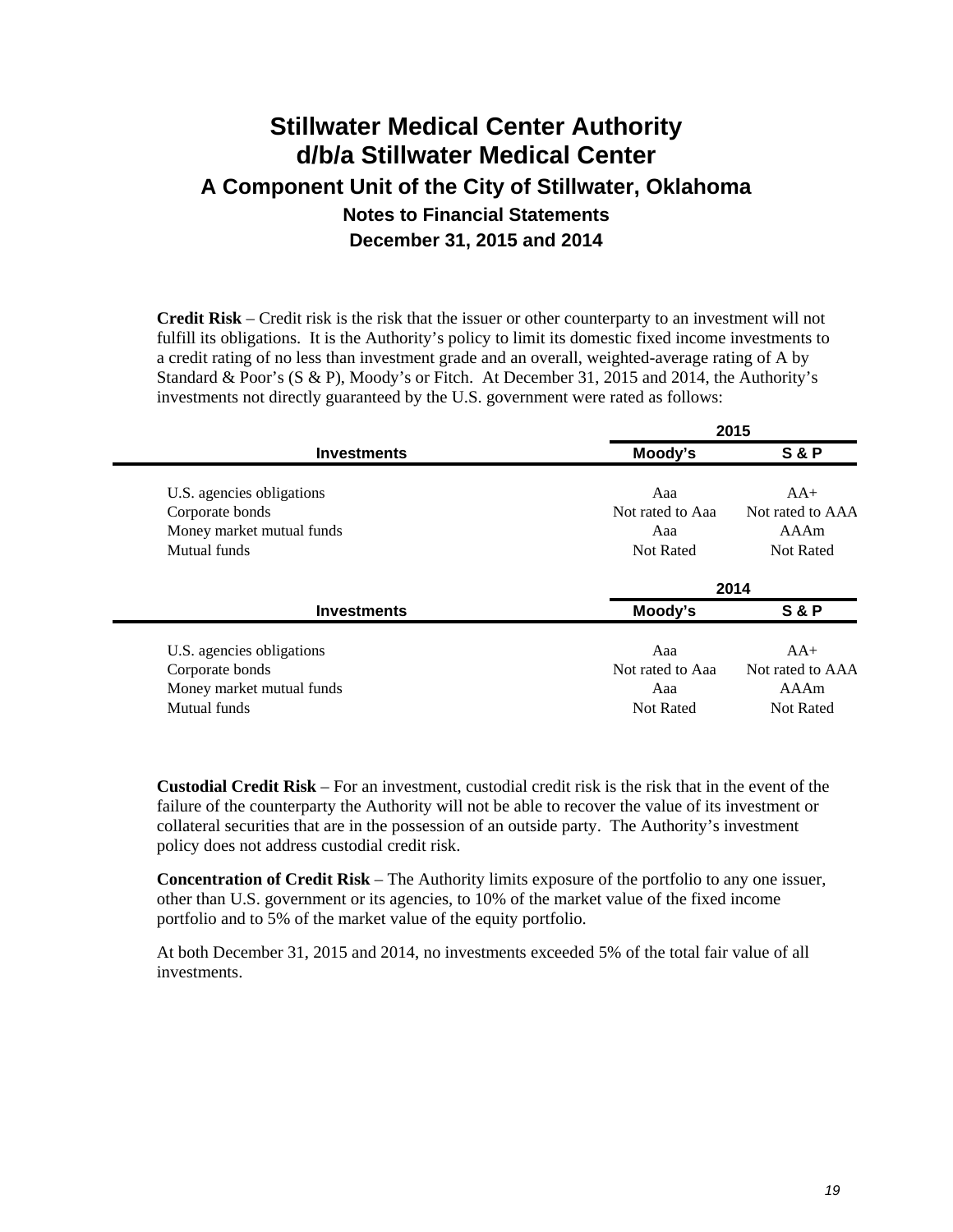#### *Summary of Carrying Values*

The carrying values of deposits and investments shown above are included in the accompanying balance sheets as follows:

|                                                  | 2015               | 2014              |
|--------------------------------------------------|--------------------|-------------------|
| Carrying value                                   |                    |                   |
| Deposits                                         | S<br>9,625,343     | \$<br>9,263,685   |
| Investments                                      | 67,404,398         | 57,280,327        |
|                                                  | 77,029,741         | 66,544,012<br>S   |
| Included in the following balance sheet captions |                    |                   |
| Cash and cash equivalents                        | \$<br>34, 315, 520 | 20,407,362<br>\$. |
| Short-term investments                           | 24,226,181         | 27,910,746        |
| Restricted cash and investments – current        | 1,871,253          | 1,783,717         |
| Noncurrent cash and investments                  | 16,616,787         | 16,442,187        |
|                                                  | 77,029,741         | 66,544,012        |

#### *Investment Income*

Investment income for the years ended December 31, 2015 and 2014, consisted of:

|                                                                                                                       | 2015                     |               | 2014                 |
|-----------------------------------------------------------------------------------------------------------------------|--------------------------|---------------|----------------------|
| Interest, dividends and realized gain on sales of investments<br>Net increase (decrease) in fair value of investments | 1.436.887<br>(2,119,029) |               | 1,616,458<br>993,085 |
|                                                                                                                       | (682, 142)               | $\mathcal{P}$ | 2,609,543            |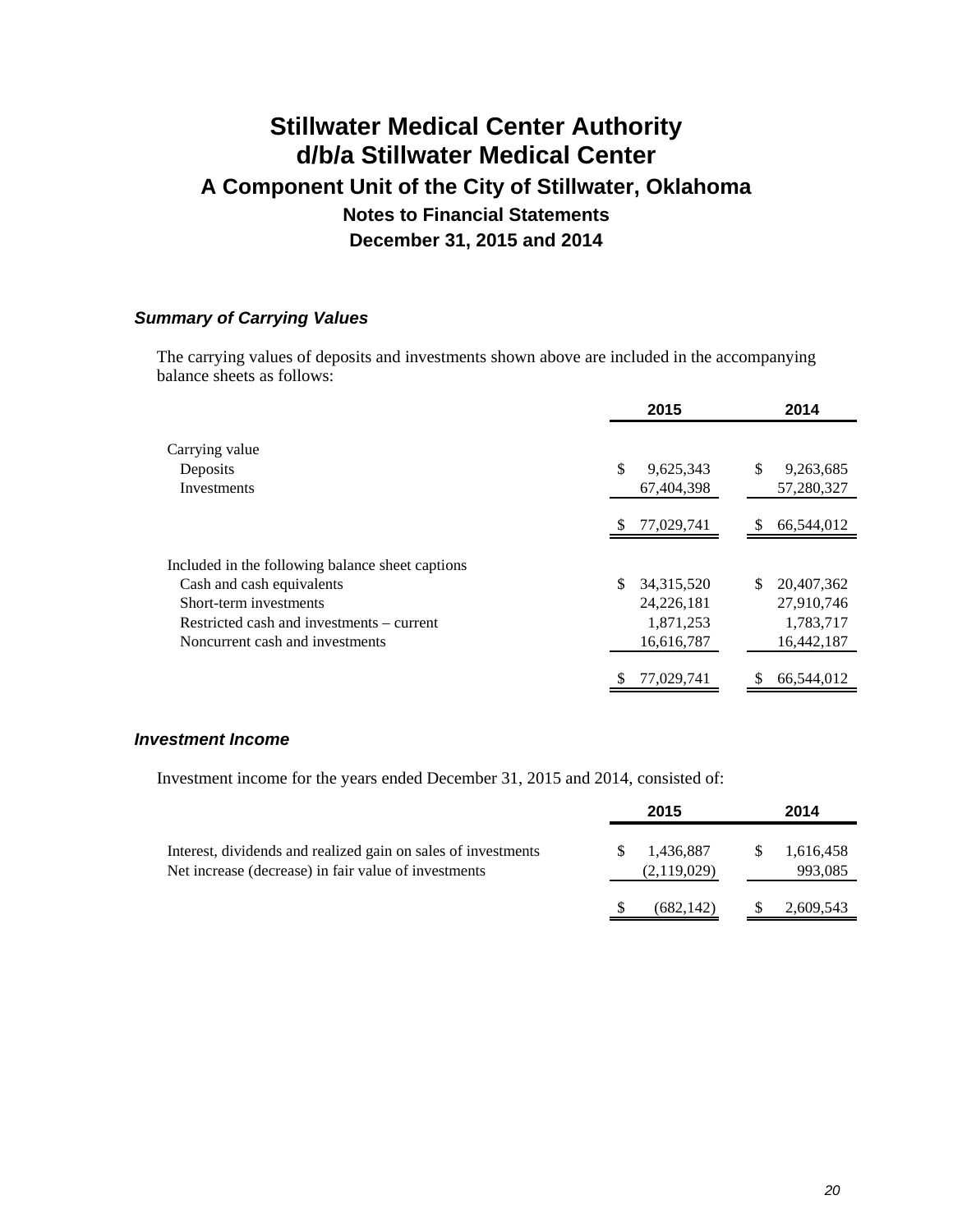### **Note 4: Patient Accounts Receivable**

The Authority grants credit without collateral to its patients, many of whom are area residents and are insured under third-party payer agreements. Patient accounts receivable at December 31, 2015 and 2014, consisted of:

|                                           | 2015            | 2014            |
|-------------------------------------------|-----------------|-----------------|
|                                           |                 |                 |
| Medicare                                  | \$<br>3,157,465 | \$<br>4,048,736 |
| Medicaid                                  | 1,130,165       | 1,005,680       |
| Other third-party payers                  | 11,271,480      | 10,804,256      |
| <b>Patients</b>                           | 6,487,737       | 7,393,526       |
|                                           | 22,046,847      | 23, 252, 198    |
| Less allowance for uncollectible accounts | 5,116,000       | 5,245,000       |
|                                           |                 |                 |
|                                           | 16,930,847      | 18,007,198      |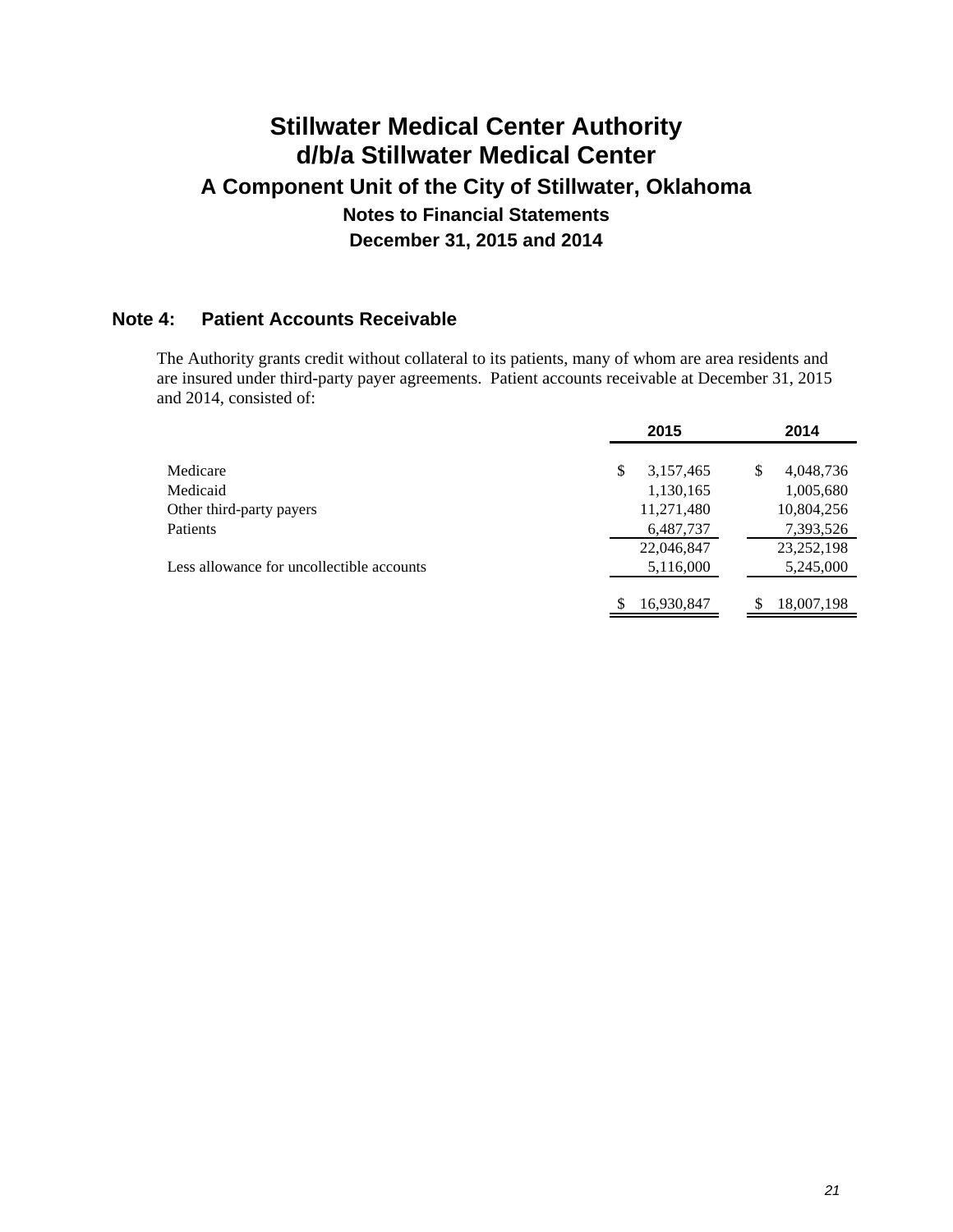#### **Note 5: Investments in Joint Ventures**

The investments in joint ventures relate to an approximate 10% ownership in Heartland Healthcare Reciprocal Risk Retention Group (Heartland), which is accounted for using the equity method of accounting; a 62% ownership in Stillwater Medical Imaging, LLC, which is accounted for using the equity method (as the Authority only controls 50% of the entity); a 50% ownership in Bristol Hospice and Homecare – Stillwater, L.L.C., which is accounted for using the equity method of accounting; a 9% ownership in Fresenius Medical Care – Stillwater, LLC, which is accounted for using the cost method; and a 0.93% ownership interest in Upper Midwest Consolidated Services Center, LLC (UMCSC), which is accounted for using the cost method. Financial position and results of operations from Heartland's audited financial statements and the unaudited financial statements of the remaining joint venture entities for which the Authority applies equity method accounting for the fiscal years ended December 31, 2015 and 2014, are summarized below:

|                                                            | December 31, 2015 |                                                                                      |    |                                                                   |          |                   |
|------------------------------------------------------------|-------------------|--------------------------------------------------------------------------------------|----|-------------------------------------------------------------------|----------|-------------------|
|                                                            |                   | <b>Stillwater</b><br>(Audited)<br><b>Medical</b><br><b>Heartland</b><br>Imaging, LLC |    | <b>Bristol Hospice</b><br>and Homecare<br>- Stillwater,<br>L.L.C. |          |                   |
| Current assets<br>Property and other long-term assets, net | \$.               | 13,832,346                                                                           | \$ | 2,193,073<br>434,930                                              | \$       | 397,330<br>16,013 |
| Total assets                                               |                   | 13,832,346                                                                           |    | 2,628,003                                                         | \$       | 413,343           |
| <b>Total liabilities</b>                                   | \$                | 5,967,747                                                                            | \$ | 395,114                                                           | \$       | 361,523           |
| Partners' equity                                           |                   | 7,864,599                                                                            |    | 2,232,889                                                         |          | 51,820            |
| Total liabilities and partners' equity                     |                   | 13,832,346                                                                           |    | 2,628,003                                                         | <b>S</b> | 413,343           |
| Revenues                                                   |                   | 3,150,373                                                                            |    | 3,013,947                                                         | \$.      | 1,398,631         |
| Excess (deficiency) of revenues over expenses              | \$                | 315,412                                                                              | \$ | 1,905,808                                                         | \$       | (273, 180)        |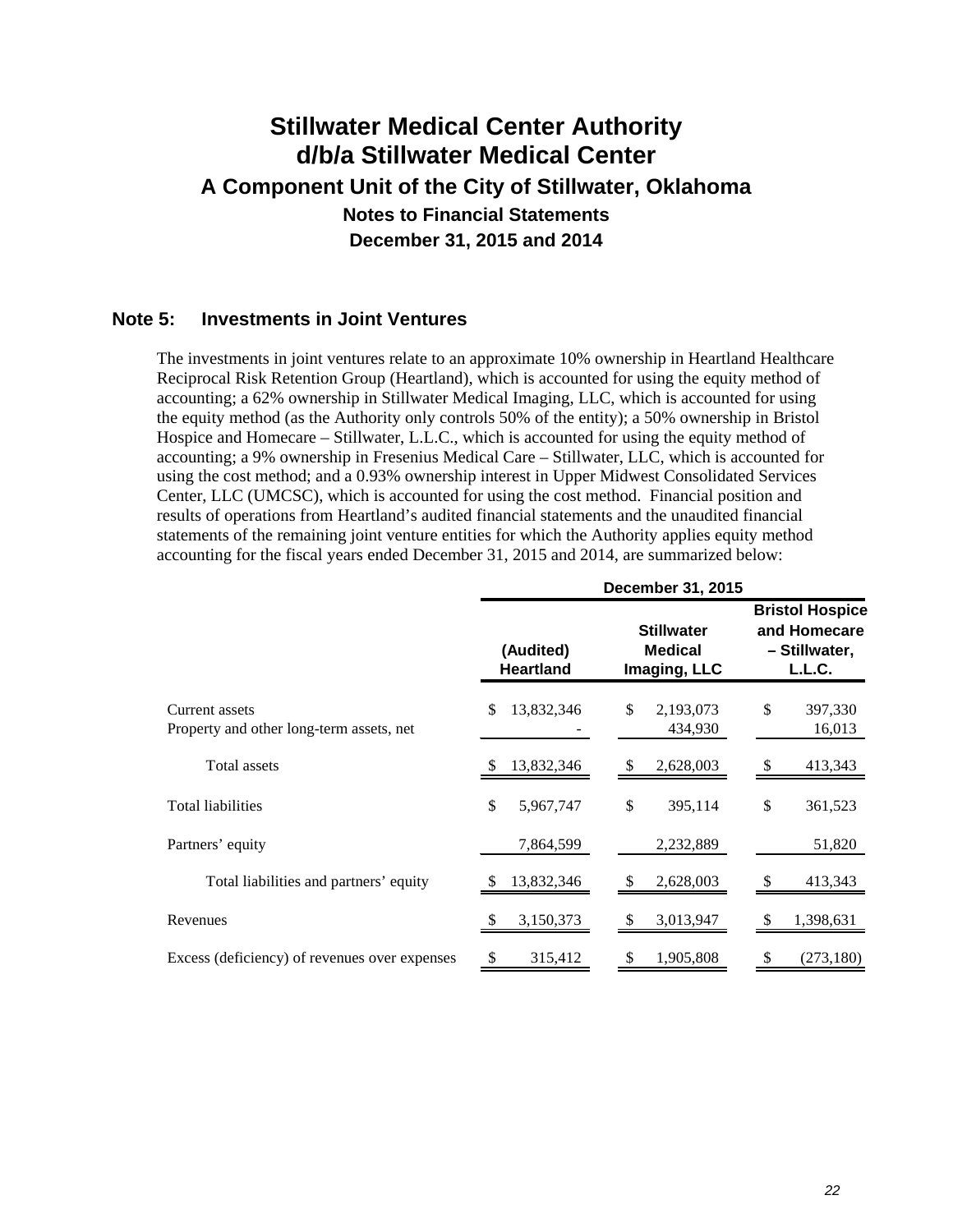|                                                            | <b>December 31, 2014</b>      |                                                     |  |  |
|------------------------------------------------------------|-------------------------------|-----------------------------------------------------|--|--|
|                                                            | (Audited)<br><b>Heartland</b> | <b>Stillwater</b><br><b>Medical</b><br>Imaging, LLC |  |  |
| Current assets<br>Property and other long-term assets, net | \$<br>14,751,843              | \$<br>2,020,232<br>556,029                          |  |  |
| Total assets                                               | 14,751,843                    | 2,576,261                                           |  |  |
| <b>Total liabilities</b>                                   | \$<br>5,793,960               | \$<br>441,505                                       |  |  |
| Partners' equity                                           | 8,957,883                     | 2,134,756                                           |  |  |
| Total liabilities and partners' equity                     | 14,751,843                    | 2,576,261                                           |  |  |
| Revenues                                                   | 3,046,570<br>Ж,               | 2,795,882<br>S                                      |  |  |
| Excess of revenues over expenses                           | 59,385                        | 1,699,836                                           |  |  |

Complete financial statements of the joint venture entities may be obtained by contacting the Authority's management.

The Authority purchases its professional liability (medical malpractice) and general liability insurance coverage from Heartland (see *Note 7*). For the years ended December 31, 2015 and 2014, the Authority paid approximately \$214,000 and \$207,000, respectively, to Heartland for the coverage. The Authority's investment in Heartland was \$862,094 and \$833,506 at December 31, 2015 and 2014, respectively.

Stillwater Medical Imaging, LLC (SMI) owns and operates MRI, CT and other imaging equipment. The Authority utilizes SMI to provide imaging services for its patients. The equipment is located within Stillwater Medical Center, and the Authority manages the operations and provides all staffing and supplies for SMI. The Authority performs all billing and collection services on behalf of SMI in exchange for a percentage of cash collections. SMI functions as if it were a department within the Authority. As a result, management has elected to record the gain on investment in SMI within operating revenues. Included in accrued expenses of the Authority is approximately \$524,000 and \$555,000 due to the joint venture at December 31, 2015 and 2014, respectively. During the years ended December 31, 2015 and 2014, the Authority earned approximately \$952,000 and \$925,000, respectively, in fees from billing and collections services, which are recorded in other operating revenues. The Authority's investment in SMI was \$1,018,653 and \$965,379 at December 31, 2015 and 2014, respectively.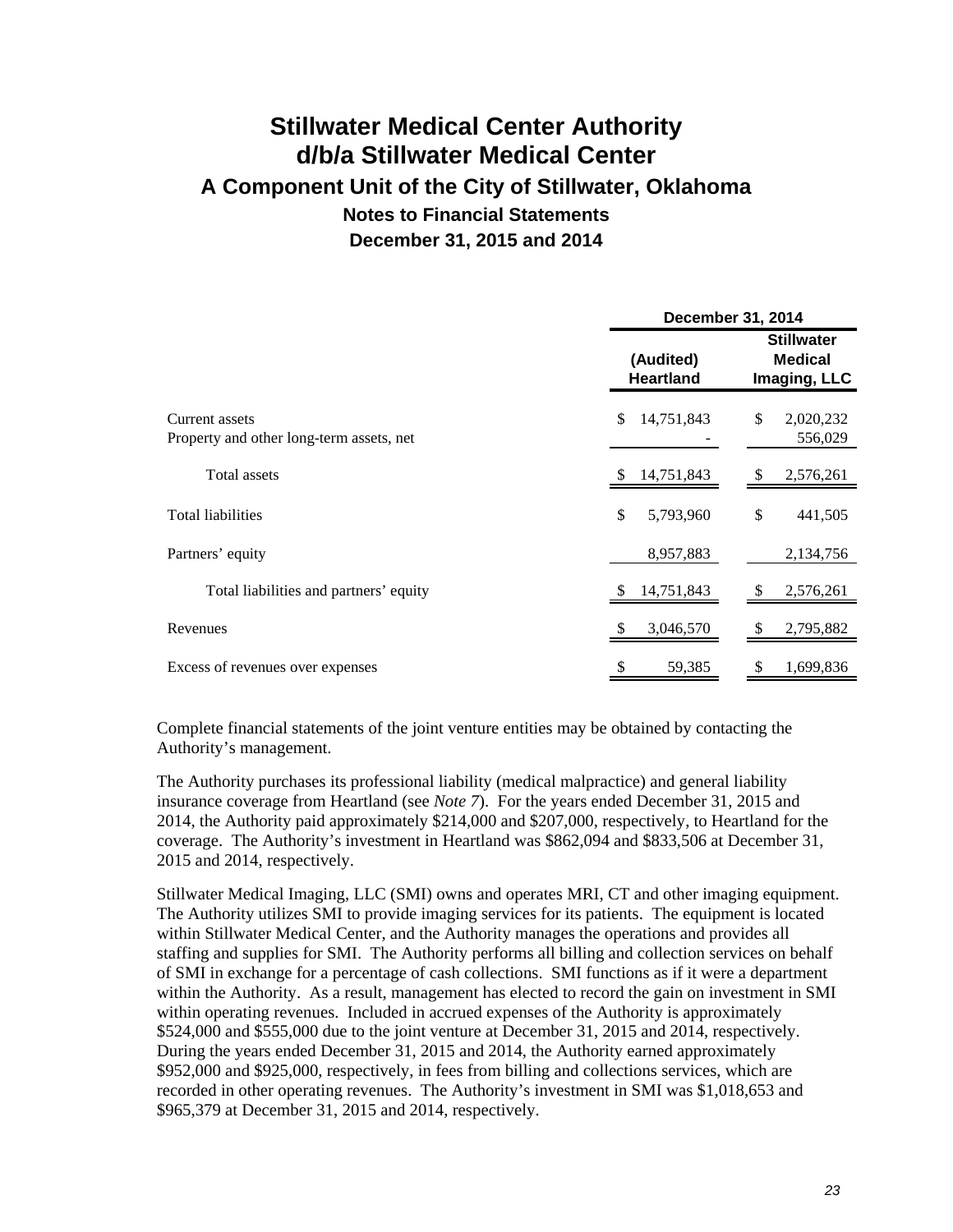Bristol Hospice and Homecare – Stillwater, L.L.C. (BHHC) was formed to own and operate hospice and homecare subsidiary companies. BHHC is the sole member of Judith Karman Bristol Hospice, L.L.C. (JKBH). JKBH provides hospice services to residents of Stillwater and the surrounding area. During 2015, the Authority invested \$325,000 in capital contributions to BHHC. The Authority's investment in BHHC was \$188,410 at December 31, 2015.

Fresenius Medical Care – Stillwater, LLC (Fresenius) provides dialysis services to residents of Stillwater and the surrounding area. During 2014, the Authority invested \$16,380 in additional capital contributions to Fresenius. The Authority's investment in Fresenius was \$261,775 at December 31, 2015 and 2014.

UMCSC is a health care supply purchasing and management organization. During 2015, the Authority invested \$75,000 in capital contributions to UMCSC. The Authority's investment in UMCSC was \$75,000 at December 31, 2015.

#### **Note 6: Capital Assets**

Capital asset activity for the years ended December 31, 2015 and 2014, was:

|                                                                                  |                                    |                        | 2015                   |                  |                                 |
|----------------------------------------------------------------------------------|------------------------------------|------------------------|------------------------|------------------|---------------------------------|
|                                                                                  | <b>Beginning</b><br><b>Balance</b> | <b>Additions</b>       | <b>Disposals</b>       | <b>Transfers</b> | <b>Ending</b><br><b>Balance</b> |
| Land<br>Land improvements                                                        | \$<br>4,470,073<br>3,057,729       | \$<br>29,044           | \$                     | \$<br>22,626     | \$<br>4,470,073<br>3,109,399    |
| Buildings, fixed equipment and<br>leasehold improvements                         | 64,417,609                         | 2,975,024              | (79,091)               | 284,401          | 67,597,943                      |
| Major moveable equipment<br>Construction in progress                             | 64,792,788<br>434,937              | 4,372,842<br>6,673,178 | (447, 336)             | (307, 027)       | 68,718,294<br>6,801,088         |
|                                                                                  | 137, 173, 136                      | 14,050,088             | (526, 427)             |                  | 150,696,797                     |
| Less accumulated depreciation<br>Land improvements<br>Buildings, fixed equipment | 1,311,821                          | 37,808                 |                        |                  | 1,349,629                       |
| and leasehold improvements<br>Major moveable equipment                           | 32,246,552<br>47,706,074           | 2,483,282<br>4,831,721 | (79,091)<br>(439, 444) | (7,069)<br>7,069 | 34,643,674<br>52,105,420        |
|                                                                                  | 81,264,447                         | 7,352,811              | (518, 535)             |                  | 88,098,723                      |
| Capital assets, net                                                              | 55,908,689                         | 6,697,277<br>S         | (7,892)                |                  | 62,598,074<br>S                 |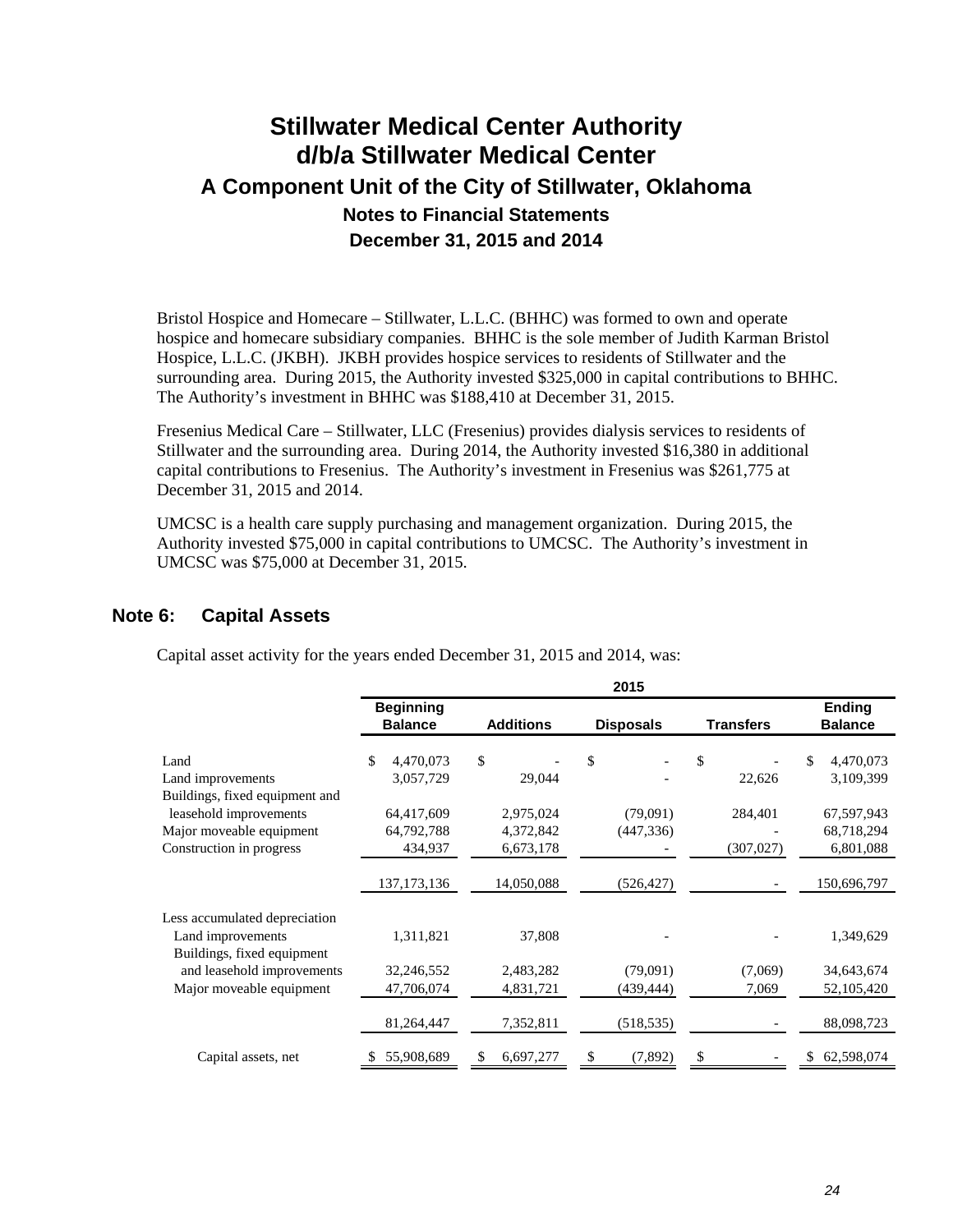|                                |                                    |                  | 2014             |                  |                                 |
|--------------------------------|------------------------------------|------------------|------------------|------------------|---------------------------------|
|                                | <b>Beginning</b><br><b>Balance</b> | <b>Additions</b> | <b>Disposals</b> | <b>Transfers</b> | <b>Ending</b><br><b>Balance</b> |
| Land                           | \$<br>4,470,073                    | \$               | \$               | \$               | 4,470,073<br>\$                 |
| Land improvements              | 1,343,974                          |                  |                  | 1,713,755        | 3,057,729                       |
| Buildings, fixed equipment and |                                    |                  |                  |                  |                                 |
| leasehold improvements         | 57,917,585                         | 5,148,188        | (83,111)         | 1,434,947        | 64,417,609                      |
| Major moveable equipment       | 61,432,699                         | 3,663,283        | (303, 194)       |                  | 64,792,788                      |
| Construction in progress       | 1,400,881                          | 2,182,758        |                  | (3, 148, 702)    | 434,937                         |
|                                |                                    |                  |                  |                  |                                 |
|                                | 126,565,212                        | 10,994,229       | (386, 305)       |                  | 137, 173, 136                   |
| Less accumulated depreciation  |                                    |                  |                  |                  |                                 |
| Land improvements              | 1,297,779                          | 14,042           |                  |                  | 1,311,821                       |
| Buildings, fixed equipment     |                                    |                  |                  |                  |                                 |
| and leasehold improvements     | 30,036,981                         | 2,279,957        | (70, 386)        |                  | 32,246,552                      |
| Major moveable equipment       | 43,380,004                         | 4,635,216        | (309, 146)       |                  | 47,706,074                      |
|                                |                                    |                  |                  |                  |                                 |
|                                | 74,714,764                         | 6,929,215        | (379, 532)       |                  | 81,264,447                      |
| Capital assets, net            | 51,850,448                         | 4,065,014        | \$<br>(6,773)    | \$               | 55,908,689                      |

### **Note 7: Medical Malpractice Claims**

The Authority purchases medical malpractice insurance under a claims-made policy on a fixed premium basis. Accounting principles generally accepted in the United States of America require a health care provider to accrue the expense of its share of malpractice claim costs, if any, for any reported and unreported incidents of potential improper professional service occurring during the year by estimating the probable ultimate costs of the incidents. Based upon the Authority's claims experience, an accrual of approximately \$58,000 has been made as of December 31, 2015 and 2014. It is reasonably possible that this estimate could change materially in the near term.

The Authority is a subscriber (member) of Heartland, an entity approved by the state of Vermont to provide hospital professional and general liability coverage to its subscribers. Heartland was formed in order to stabilize the cost and availability of hospital professional and general liability insurance by taking advantage of the self-funding capabilities of a homogenous group of health care providers. Heartland members are provided hospital professional and general liability insurance under claims-made policies on a fixed premium basis. See *Note 5* for additional information about Heartland.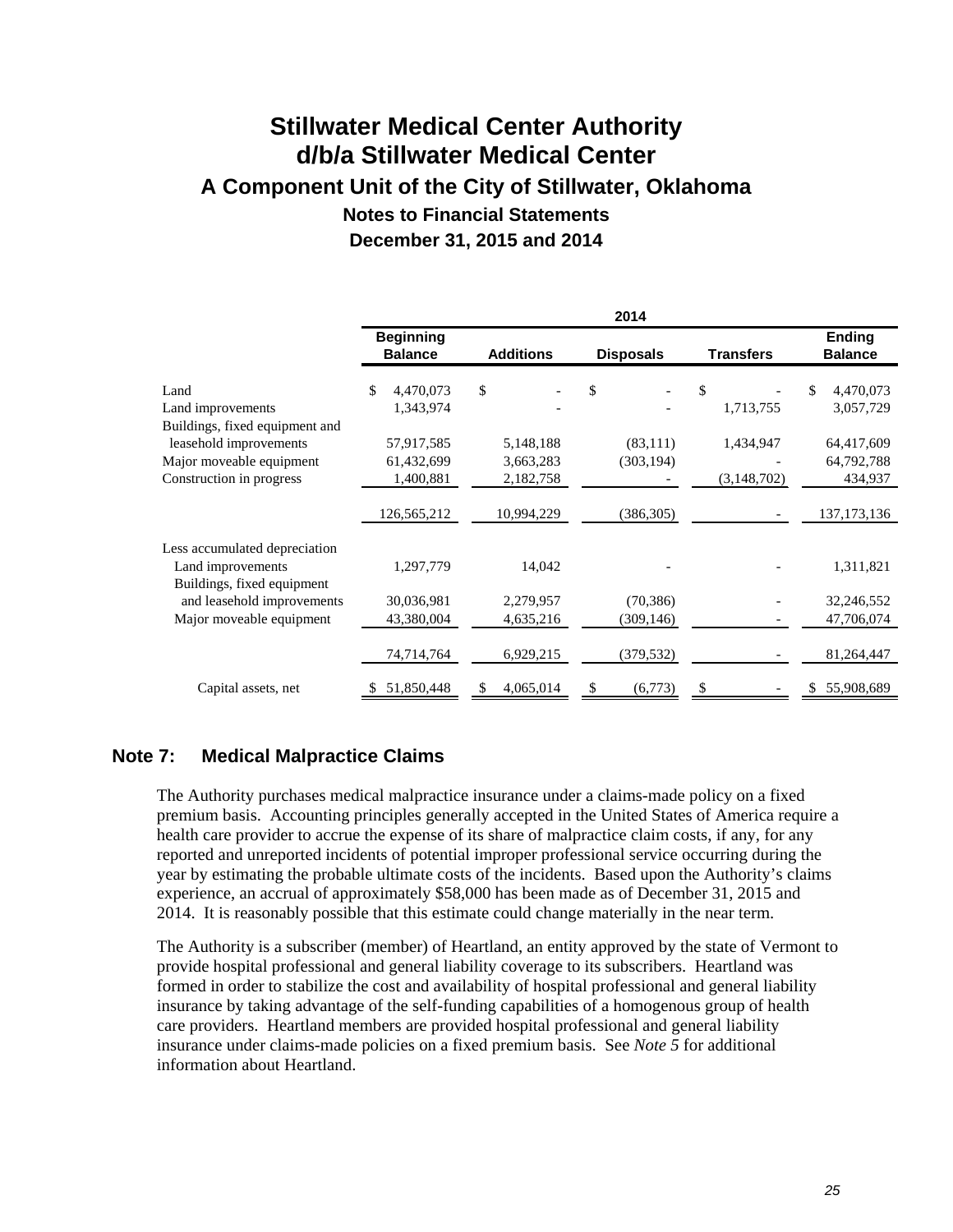#### **Note 8: Self-Insured Claims**

Substantially all of the Authority's employees and their dependents are eligible to participate in the Authority's employee health insurance plan. The Authority is self-insured for health claims of participating employees and dependents up to an annual aggregate amount of approximately \$175,000 and \$150,000 in 2015 and 2014, respectively, and any amounts over \$1,000,000. Commercial stop-loss insurance coverage is purchased for claims in excess of the aggregate annual amount of \$175,000 up to \$1,000,000.

The Authority is self-insured for risks related to workers' compensation claims up to \$500,000 and \$400,000 per occurrence in 2015 and 2014, respectively, with an annual liability limit of \$1,000,000 in the aggregate. In connection with the self-insured workers' compensation policy, the Authority was required to obtain a \$250,000 standby letter of credit. As of December 31, 2015, the Authority had not drawn upon the letter of credit. Subsequent to year-end, the Authority substituted this letter of credit with a \$300,000 certificate of deposit held in escrow at a local bank.

A provision is accrued for self-insured employee health claims and workers' compensation claims, including both claims reported and claims incurred but not yet reported. The accruals are estimated based on consideration of prior claims experience, recently settled claims, frequency of claims and other economic and social factors. It is reasonably possible that the Authority's estimates will change by a material amount in the near term.

Activity in the Authority's accrued employee health and workers' compensation claims liability during 2015 and 2014 is summarized as follows:

|                                                                                                | December 31, 2015 |                                  |                                 |                                 |
|------------------------------------------------------------------------------------------------|-------------------|----------------------------------|---------------------------------|---------------------------------|
|                                                                                                |                   | <b>Employee</b><br><b>Health</b> | Workers'<br><b>Compensation</b> |                                 |
| Balance, beginning of year<br>Current year claims incurred and changes in estimates for claims | \$                | 1,080,000                        | \$                              | 129,392                         |
| incurred in prior years                                                                        |                   | 8,796,060                        |                                 | 228,014                         |
| Claims and expenses paid                                                                       |                   | (7,776,060)                      |                                 | (179, 755)                      |
| Balance, end of year                                                                           |                   | 2,100,000                        | S.                              | 177,651                         |
|                                                                                                |                   | <b>December 31, 2014</b>         |                                 |                                 |
|                                                                                                |                   | <b>Employee</b><br><b>Health</b> |                                 | Workers'<br><b>Compensation</b> |
| Balance, beginning of year<br>Current year claims incurred and changes in estimates for claims | \$                | 1,189,851                        | \$                              | 329,597                         |
| incurred in prior years                                                                        |                   | 6,648,133                        |                                 | 154,536                         |
| Claims and expenses paid                                                                       |                   | (6,757,984)                      |                                 | (354,741)                       |
|                                                                                                |                   |                                  |                                 |                                 |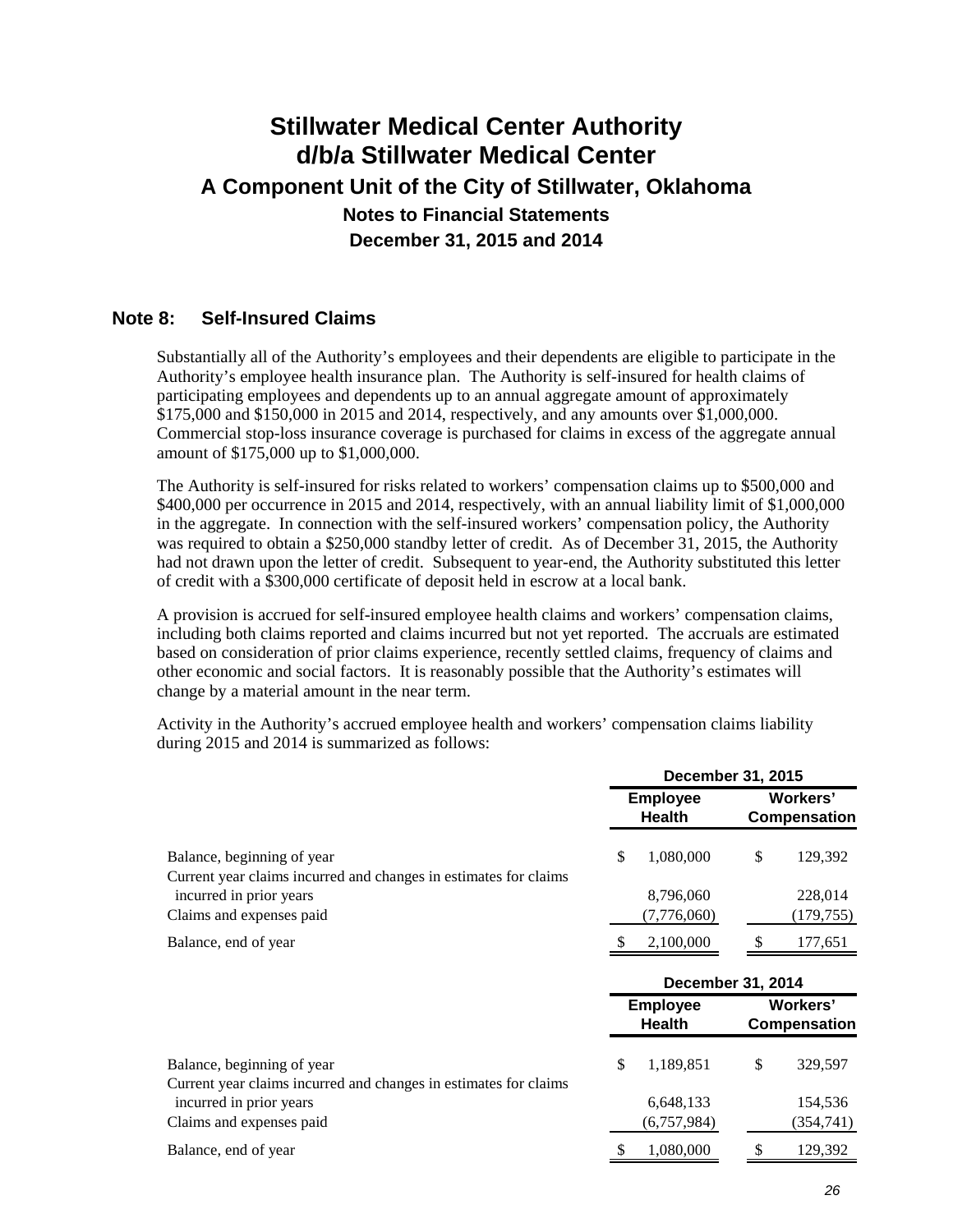### **Note 9: Long-Term Debt**

The following is a summary of long-term obligation transactions for the Authority for the years ended December 31, 2015 and 2014:

|                                        |                                    |                  | 2015              |                                 |                                  |
|----------------------------------------|------------------------------------|------------------|-------------------|---------------------------------|----------------------------------|
|                                        | <b>Beginning</b><br><b>Balance</b> | <b>Additions</b> | <b>Deductions</b> | <b>Ending</b><br><b>Balance</b> | <b>Current</b><br><b>Portion</b> |
| Revenue bonds payable -<br>Series 2014 | 15,570,000<br>\$                   | \$               | \$<br>3,020,000   | 12,550,000<br>\$.               | \$<br>3,070,000                  |
| Capital lease obligations              | 648,411                            | 1,185,428        | 313,353           | 1,520,486                       | 505,337                          |
| Total long-term debt                   | 16,218,411<br>\$                   | \$<br>1,185,428  | \$<br>3,333,353   | 14,070,486<br>\$                | 3,575,337<br>\$                  |
|                                        |                                    |                  | 2014              |                                 |                                  |
|                                        | <b>Beginning</b><br><b>Balance</b> | <b>Additions</b> | <b>Deductions</b> | <b>Ending</b><br><b>Balance</b> | <b>Current</b><br><b>Portion</b> |
| Revenue bonds payable –<br>Series 2003 | \$<br>7,000,000                    | \$               | 7,000,000<br>\$   | \$                              | \$                               |
| Revenue bonds payable –<br>Series 2005 | 6,285,000                          |                  | 6,285,000         |                                 |                                  |
| Revenue bonds payable -<br>Series 2014 |                                    | 15,570,000       |                   | 15,570,000                      | 3,020,000                        |
| Capital lease obligations              | 557,133                            | 254,160          | 162,882           | 648,411                         | 206,617                          |
| Total long-term debt                   | 13,842,133<br>\$.                  | 15,824,160<br>S. | 13,447,882<br>S.  | 16,218,411<br>S.                | 3,226,617<br>S                   |

#### *Revenue Bonds Payable – Series 2003*

The Series 2003 revenue bonds payable consisted of Hospital Revenue Bonds (the 2003 Bonds) in the original amount of \$7,000,000 dated November 13, 2003, which bore interest semiannually at 5.625%. The 2003 Bonds were payable in annual installments beginning May 15, 2018 through May 15, 2023. The 2003 Bonds were secured by the gross revenues of the Authority and the trustee-held assets restricted under the bond indenture agreement. In March 2014, the bonds were redeemed with a new bond (see below).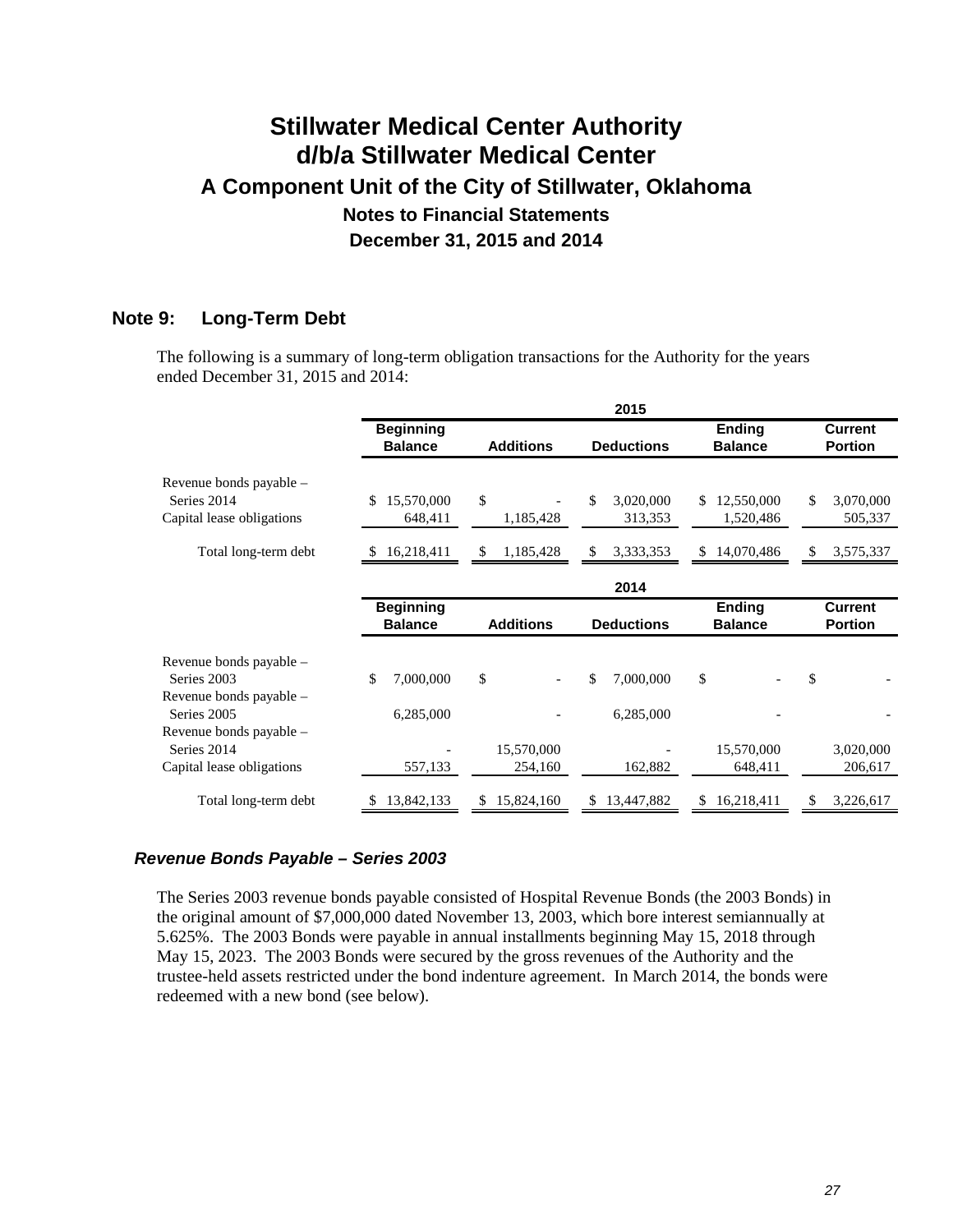#### *Revenue Bonds Payable – Series 2005*

The Series 2005 revenue bonds payable consisted of Hospital Revenue Bonds (the 2005 Bonds) in the original amount of \$12,715,000 dated March 1, 2005, which bore interest semiannually at 4.50% to 5.25%. The 2005 Bonds were payable in annual installments through May 15, 2019. The Authority was required to make monthly deposits of approximately \$95,700 to the debt service fund held by the trustee. The 2005 Bonds were secured by the gross revenues of the Authority and the trustee-held assets restricted under the bond indenture agreement. In March 2014, the bonds were redeemed with a new bond (see below).

#### *Revenue Bonds Payable – Series 2014*

The Series 2014 revenue bonds payable consist of Hospital Revenue Bonds (the 2014 Bonds) in the original amount of \$15,570,000 dated March 28, 2014, which bear interest semiannually at 1.69%. The 2014 Bonds are payable in annual installments through May 15, 2019. The 2014 Bonds outstanding may be redeemed at the Authority's option on or after May 16, 2015. The redemption price is 102% decreasing to 101% on or after May 16, 2016, and decreasing to 100% on or after May 16, 2017. The 2014 Bonds are secured by the gross revenues of the Authority, personal property and the trustee-held assets restricted under the bond indenture agreement.

The indenture agreements require that certain funds be established with the trustee. Accordingly, these funds are included as assets held by trustee for debt service in the accompanying balance sheets. The indenture agreements also require the Authority to comply with certain restrictive covenants, including minimum insurance coverage, maintaining a historical debt service coverage ratio of at least 1.2 to 1.0 and restrictions on incurrence of additional debt.

Upon issuance and delivery of the 2014 Bonds, the Authority defeased its outstanding 2003 and 2005 Bonds in the total principal amount of \$12,295,000. Proceeds from the 2014 Bonds were used to purchase securities that were deposited in trust under an escrow agreement sufficient in amount to pay future principal, interest and redemption premiums on the defeased bonds. This advance refunding transaction resulted in an extinguishment of debt since the Authority was legally released from its obligation on the 2003 and 2005 Bonds at the time of the defeasance. The bonds were subsequently fully redeemed in May 2014. The Authority completed the advance refunding to reduce its number of years to make debt service payments by four years, fund the purchase of capital expenditures of \$4,825,000 and reduce total debt service payments by approximately \$2,067,000.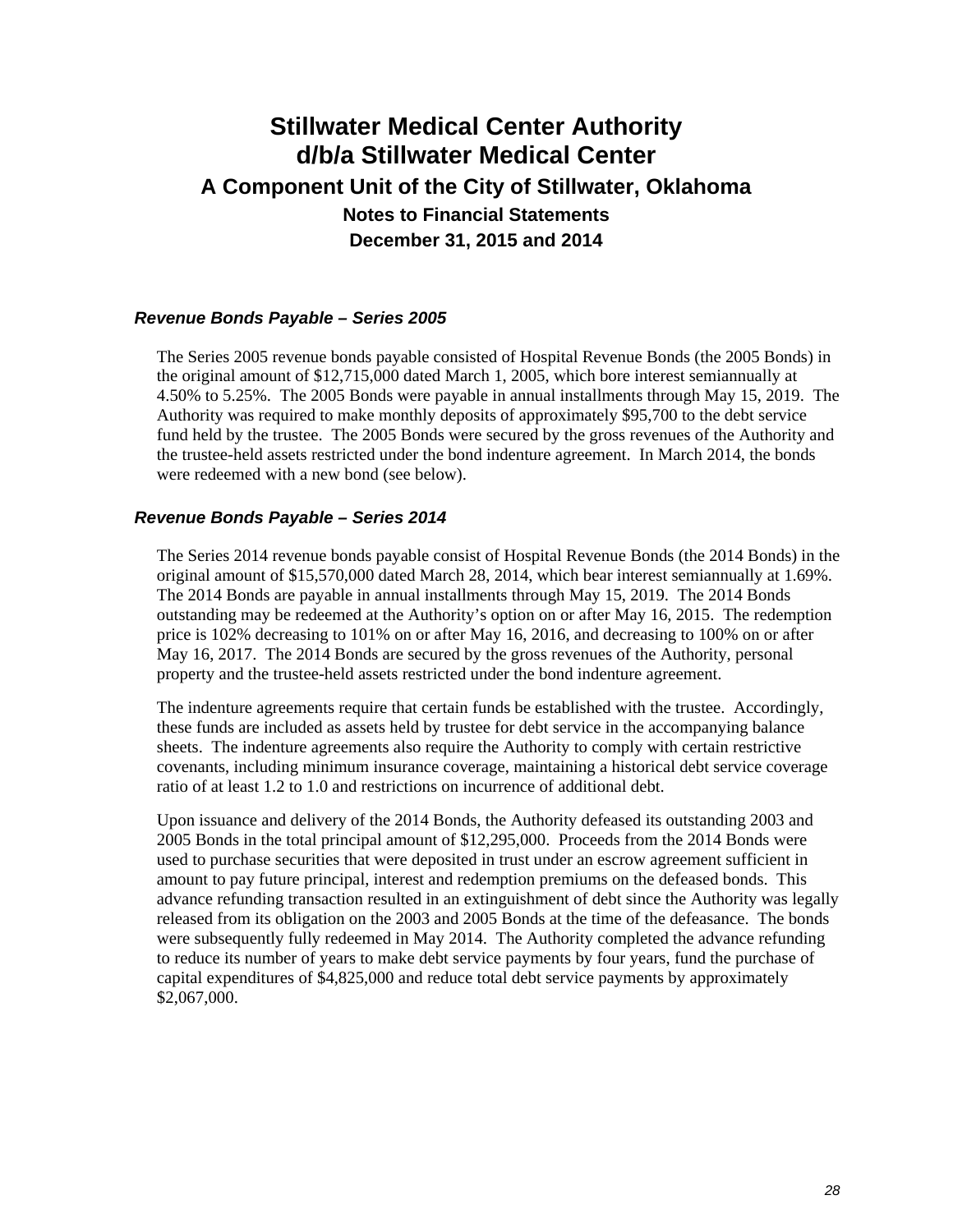The debt service requirements as of December 31, 2015, are as follows:

| <b>Year Ending December 31,</b> | <b>Total to</b><br>be Paid | <b>Principal</b> | <b>Interest</b> |
|---------------------------------|----------------------------|------------------|-----------------|
| 2016                            | \$<br>3,259,112            | 3,070,000<br>\$  | \$<br>189,112   |
| 2017                            | 3,260,444                  | 3,125,000        | 135,444         |
| 2018                            | 3,231,682                  | 3,150,000        | 81,682          |
| 2019                            | 3,232,233                  | 3,205,000        | 27,233          |
|                                 | S<br>12,983,471            | 12,550,000       | \$<br>433,471   |

#### *Capital Lease Obligations*

The Authority is obligated under leases for equipment that are accounted for as capital leases. Assets under capital leases at December 31, 2015 and 2014, totaled \$2,028,415 and \$842,987, respectively, net of accumulated depreciation of \$534,381 and \$182,867, respectively. The following is a schedule by year of future minimum lease payments under capital leases, including interest rates between 1.69% and 5.00% together with the present value of the future minimum lease payments as of December 31, 2015:

#### **Year Ending December 31,**

| 2016                                           | \$ | 533,976   |
|------------------------------------------------|----|-----------|
| 2017                                           |    | 498,498   |
| 2018                                           |    | 345,060   |
| 2019                                           |    | 194,136   |
| Total minimum lease payments                   |    | 1,571,670 |
| Less amount representing interest              |    | 51,184    |
|                                                |    |           |
| Present value of future minimum lease payments |    | 1,520,486 |

#### **Note 10: Charity Care and Uncompensated Care**

In support of its mission, the Authority voluntarily provides free care to patients who lack financial resources and are deemed to be medically indigent. Because the Authority does not pursue collection of amounts determined to qualify as charity care, they are not reported in net patient service revenue. In addition, the Authority provides services to other medically indigent patients under certain government-reimbursed public aid programs. Such programs pay providers amounts which are less than established charges for the services provided to the recipients and many times the payments are less than the cost of rendering the services provided.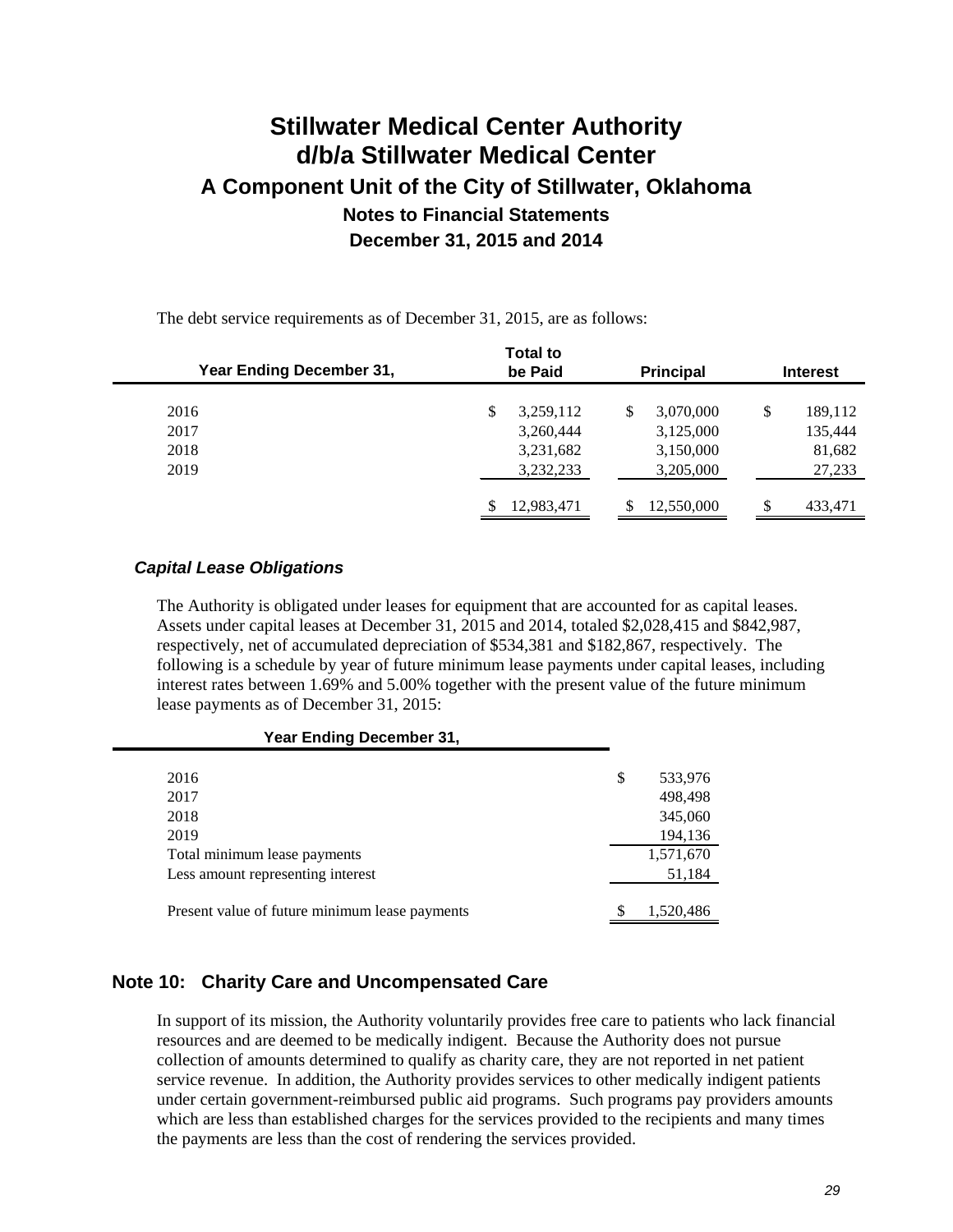Uncompensated costs relating to these services are approximately as follows:

|                                                                    | 2015                 |   | 2014                 |
|--------------------------------------------------------------------|----------------------|---|----------------------|
| Charity allowances<br>State Medicaid and other public aid programs | 2,486,000<br>315,000 | S | 1,699,000<br>874,000 |
|                                                                    | 2,801,000            |   | 2,573,000            |

The cost of charity care is estimated by applying the ratio of cost to gross charges to the gross uncompensated charges. In addition to uncompensated costs, the Authority also commits significant time and resources to endeavors and critical services which meet otherwise unfilled community needs. Many of these activities are sponsored with the knowledge that they will not be self-supporting or financially viable. Such programs include health screenings and assessments, prenatal education and care, community educational services and various support groups.

#### **Note 11: Operating Leases**

Noncancellable operating leases for equipment and building space expire in various years through December 2027. These leases generally contain renewal options for periods ranging from five to ten years and require the Authority to pay all executory costs (property taxes, maintenance and insurance).

Future minimum lease payments at December 31, 2015, were approximately:

| 2016      | \$<br>974,000   |
|-----------|-----------------|
| 2017      | 940,000         |
| 2018      | 877,000         |
| 2019      | 795,000         |
| 2020      | 746,000         |
| 2021-2025 | 2,683,000       |
| 2026-2027 | 796,000         |
|           |                 |
|           | \$<br>7,811,000 |

Rental expense for the years ended December 31, 2015 and 2014, was approximately \$1,401,000 and \$1,917,000, respectively.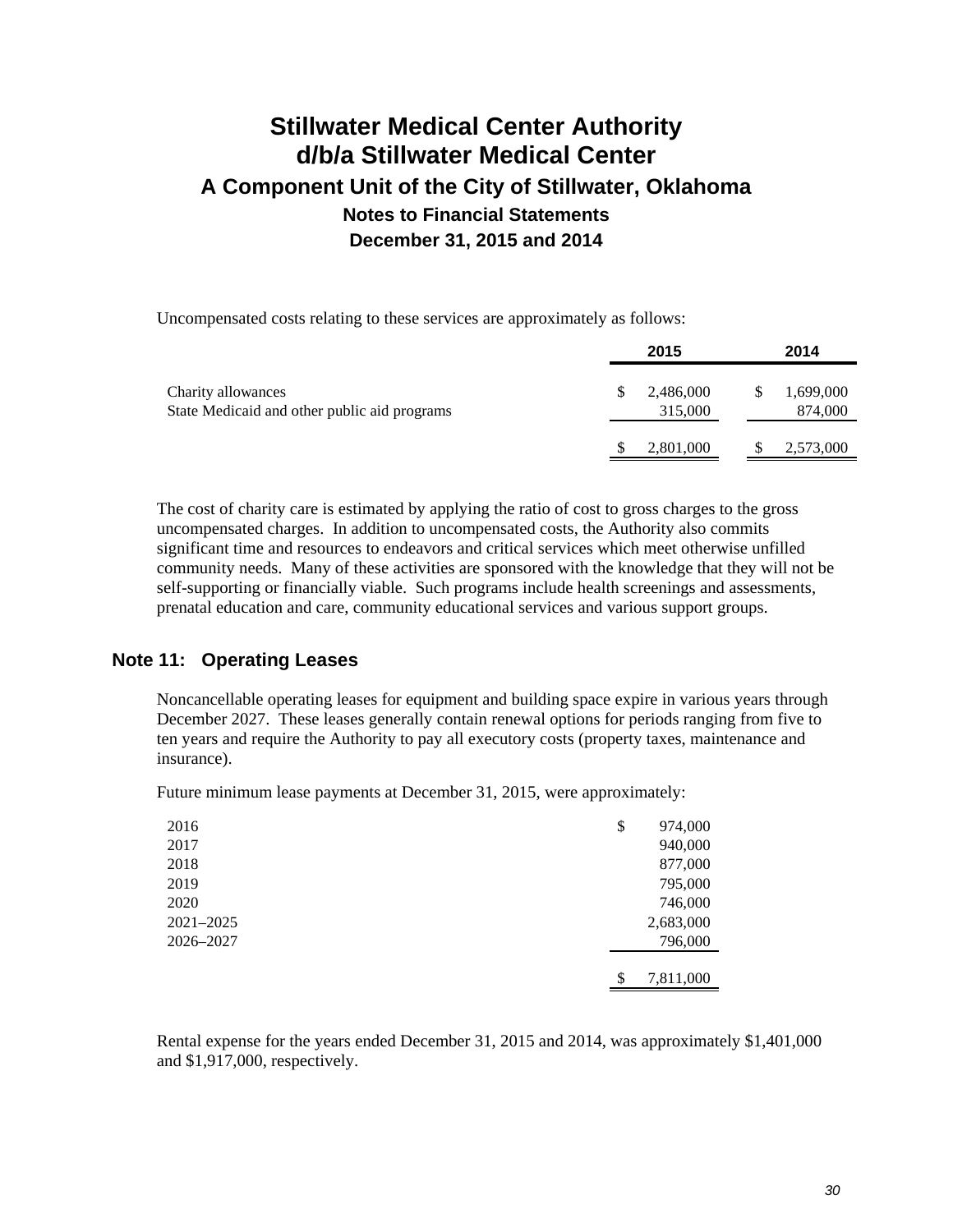#### **Note 12: Pension Plan**

The Authority contributes to a defined contribution pension plan covering substantially all employees. Pension expense is recorded for the amount of the Authority's required contributions, determined in accordance with the terms of the plan. The plan is administered by the Authority's Board of Trustees. The plan provides retirement and death benefits to plan members and their beneficiaries. Benefit provisions are contained in the plan document and were established and can be amended by action of the Authority's governing body. Contribution rates for plan members and the Authority expressed as a percentage of covered payroll were 3% and 6% for 2015 and 2014, respectively. Contributions actually made by plan members and the Authority aggregated approximately \$1,290,000 and \$2,339,000, respectively, during 2015 and \$1,171,000 and \$2,129,000, respectively, during 2014.

#### **Note 13: Acquired Goodwill**

Goodwill related to the 2009 acquisition of Stillwater Surgery Center, L.L.C., is being amortized on the straight-line basis over 15 years. Amortization expense is estimated to be approximately \$388,000 each year through 2024.

Goodwill related to the 2012 acquisition of OrthoOklahoma P.C., is being amortized on the straight-line basis over five years. Amortization expense is estimated to be approximately \$632,000 each year through 2017.

Goodwill related to the 2014 acquisition of Women First, LLC is being amortized on the straightline basis over three years. Amortization expense is estimated to be approximately \$256,000 each year through 2017.

The carrying basis and accumulated amortization of recognized intangible assets at December 31 were:

|                                      |   | 2015                   | 2014                         |
|--------------------------------------|---|------------------------|------------------------------|
| Goodwill<br>Accumulated amortization | S | 9,751,437<br>4,591,475 | \$<br>9,751,437<br>3,333,310 |
|                                      |   | 5,159,962              | 6,418,127                    |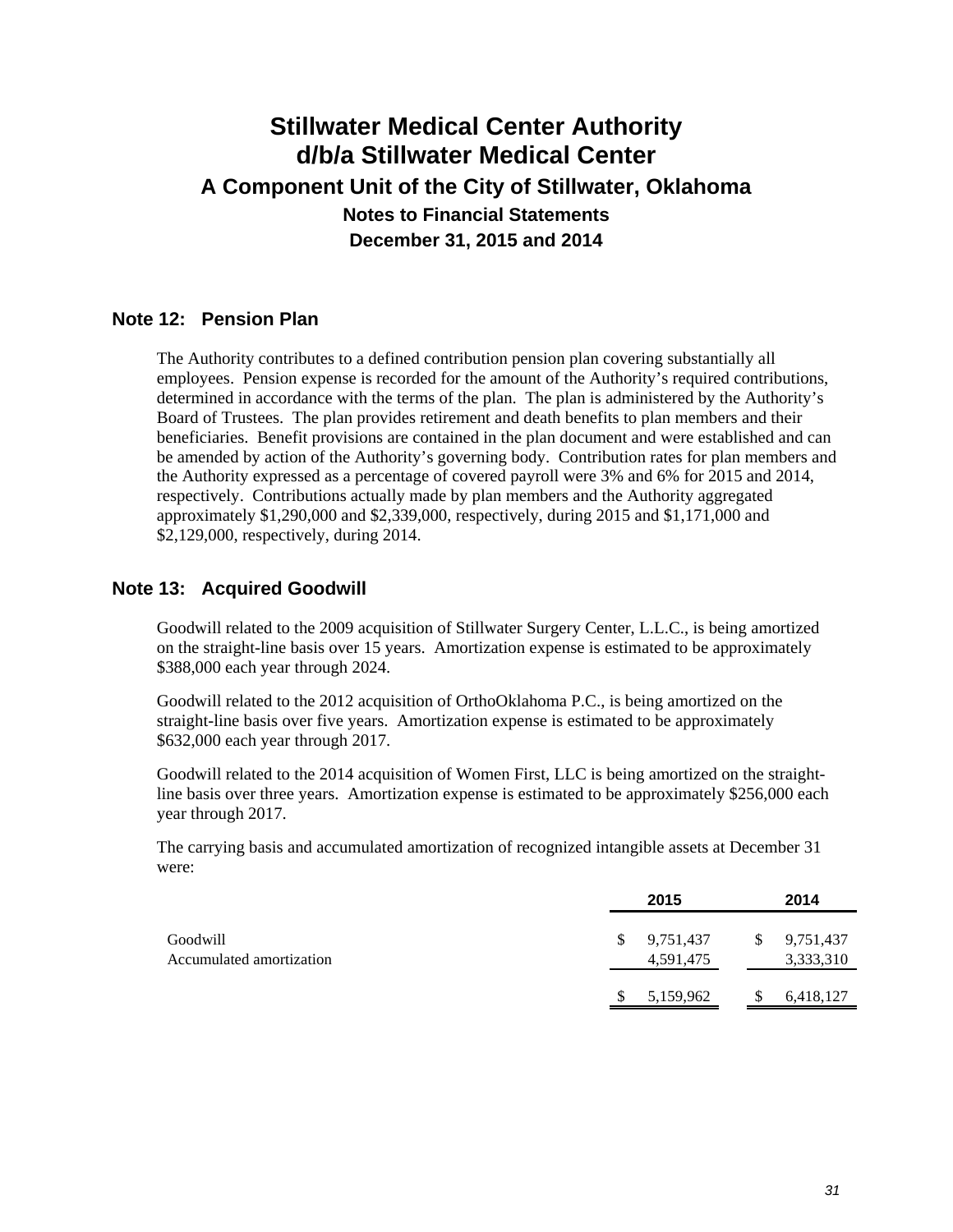The changes in the carrying amount of goodwill for the years ended December 31 were:

|                                                              |     | 2015                                  |   | 2014                 |
|--------------------------------------------------------------|-----|---------------------------------------|---|----------------------|
| Balance as of January 1<br>Goodwill acquired during the year | SS. | 9.751.437<br>$\overline{\phantom{a}}$ | S | 8,983,976<br>767,461 |
| Balance as of December 31                                    |     | 9,751,437                             |   | 9,751,437            |

#### **Note 14: Risks and Uncertainties**

#### *Litigation*

In the normal course of business, the Authority is, from time to time, subject to allegations that may or do result in litigation. Some of these allegations are in areas not covered by the Authority's self-insurance program (discussed elsewhere in these notes) or by commercial insurance, for example, allegations regarding employment practices or performance of contracts. The Authority evaluates such allegations by conducting investigations to determine the validity of each potential claim. Based upon the advice of legal counsel, management records an estimate of the amount of ultimate expected loss, if any, for each. Events could occur that would cause the estimate of ultimate loss to differ materially in the near term.

#### *Investments*

The Authority invests in various investment securities. Investment securities are exposed to various risks, such as interest rate, market and credit risks. Due to the level of risk associated with certain securities, it is at least reasonably possible that change in the values of investment securities will occur in the near term and such change could materially affect the amounts reported in the accompanying balance sheets.

#### **Note 15: Construction Project**

During 2014 and 2015, the Authority's Board of Trustees approved plans to construct a new medical office building and warm water therapy pool. The anticipated cost of these projects is approximately \$16,780,000. Construction of both projects began in 2015 and is scheduled for completion in June 2016. The Authority has incurred approximately \$5,320,000 of expenditures as of December 31, 2015, related to these projects.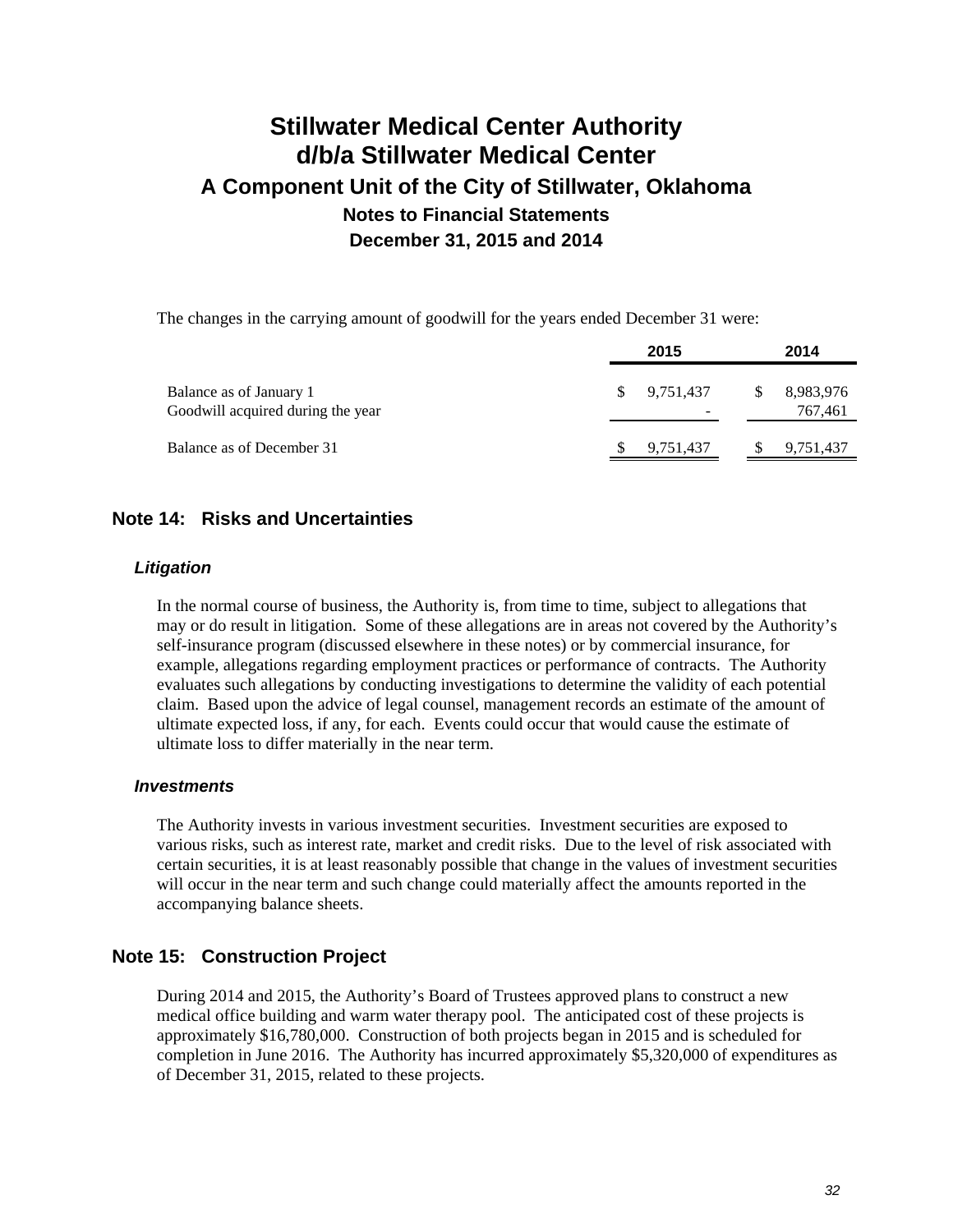

### **Independent Auditor's Report on Internal Control over Financial Reporting and on Compliance and Other Matters Based on an Audit of the Financial Statements Performed in Accordance with** *Government Auditing Standards*

Board of Trustees Stillwater Medical Center Authority d/b/a Stillwater Medical Center Stillwater, Oklahoma

We have audited, in accordance with auditing standards generally accepted in the United States of America and the standards applicable to financial audits contained in *Government Auditing Standards*, issued by the Comptroller General of the United States, the financial statements of Stillwater Medical Center Authority d/b/a Stillwater Medical Center (the Authority), which comprise the balance sheet as of December 31, 2015, and the related statements of revenues, expenses and changes in net position and cash flows for the year then ended, and the related notes to the financial statements, and have issued our report thereon dated May 26, 2016.

### *Internal Control over Financial Reporting*

Management of the Authority is responsible for establishing and maintaining effective internal control over financial reporting (internal control). In planning and performing our audit of the financial statements, we considered the Authority's internal control to determine the audit procedures that are appropriate in the circumstances for the purpose of expressing our opinion on the financial statements, but not for the purpose of expressing an opinion on the effectiveness of the Authority's internal control. Accordingly, we do not express an opinion on the effectiveness of the Authority's internal control.

Our consideration of internal control was for the limited purpose described in the preceding paragraph and was not designed to identify all deficiencies in internal control that might be material weaknesses or significant deficiencies and, therefore, material weaknesses or significant deficiencies may exist that were not identified. However, as described in the accompanying schedule of findings and responses, we identified a certain deficiency in internal control that we consider to be a material weakness.

A deficiency in internal control exists when the design or operation of a control does not allow management or employees, in the normal course of performing their assigned functions, to prevent or detect and correct misstatements on a timely basis. A significant deficiency is a deficiency, or a combination of deficiencies, in internal control that is less severe than a material weakness, yet important enough to merit attention by those charged with governance. A material weakness is a deficiency, or a combination of deficiencies, in internal control, such that there is a reasonable possibility that a material misstatement of the Authority's financial statements will not be prevented or detected and corrected on a timely basis. We consider the deficiency described in the accompanying schedule of findings and responses as item 2015-01 to be a material weakness.

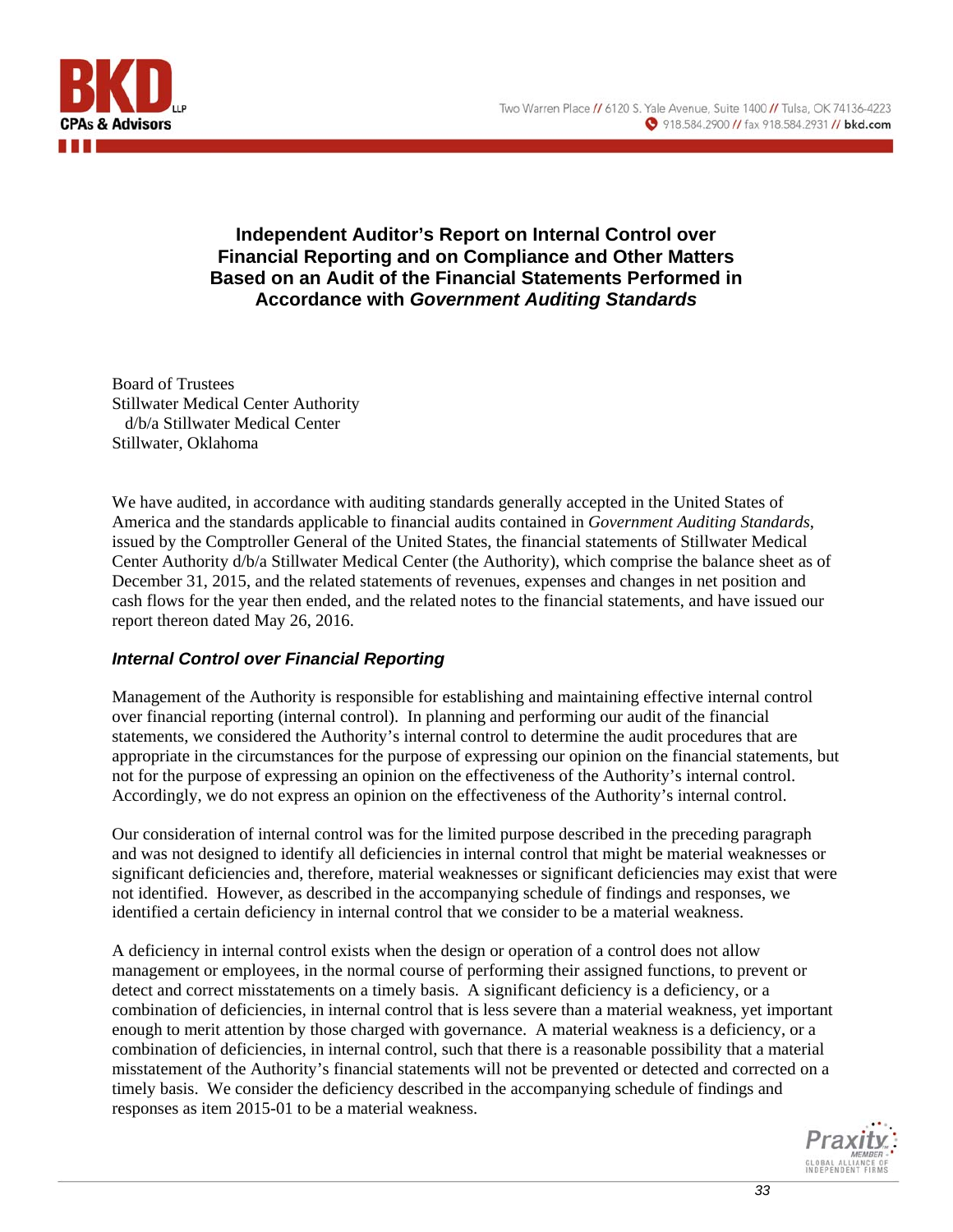Board of Trustees Stillwater Medical Center Authority d/b/a Stillwater Medical Center

#### *Compliance and Other Matters*

As part of obtaining reasonable assurance about whether the Authority's financial statements are free of material misstatement, we performed tests of its compliance with certain provisions of laws, regulations, contracts and grant agreements, noncompliance with which could have a direct and material effect on the determination of financial statement amounts. However, providing an opinion on compliance with those provisions was not an objective of our audit and, accordingly, we do not express such an opinion. The results of our tests disclosed no instances of noncompliance or other matters that are required to be reported under *Government Auditing Standards*.

#### *The Authority's Response to the Finding*

The Authority's response to the finding identified in our audit is described in the accompanying schedule of findings and responses. The Authority's response was not subjected to the auditing procedures applied in the audit of the financial statements and, accordingly, we express no opinion on it.

We also noted certain matters that we reported to the Authority's management in a separate letter dated May 26, 2016.

#### *Purpose of This Report*

The purpose of this report is solely to describe the scope of our testing of internal control and compliance and the results of that testing, and not to provide an opinion on the effectiveness of the entity's internal control or on compliance. This report is an integral part of an audit performed in accordance with *Government Auditing Standards* in considering the Authority's internal control and compliance. Accordingly, this communication is not suitable for any other purpose.

**BKD,LLP** 

Tulsa, Oklahoma May 26, 2016